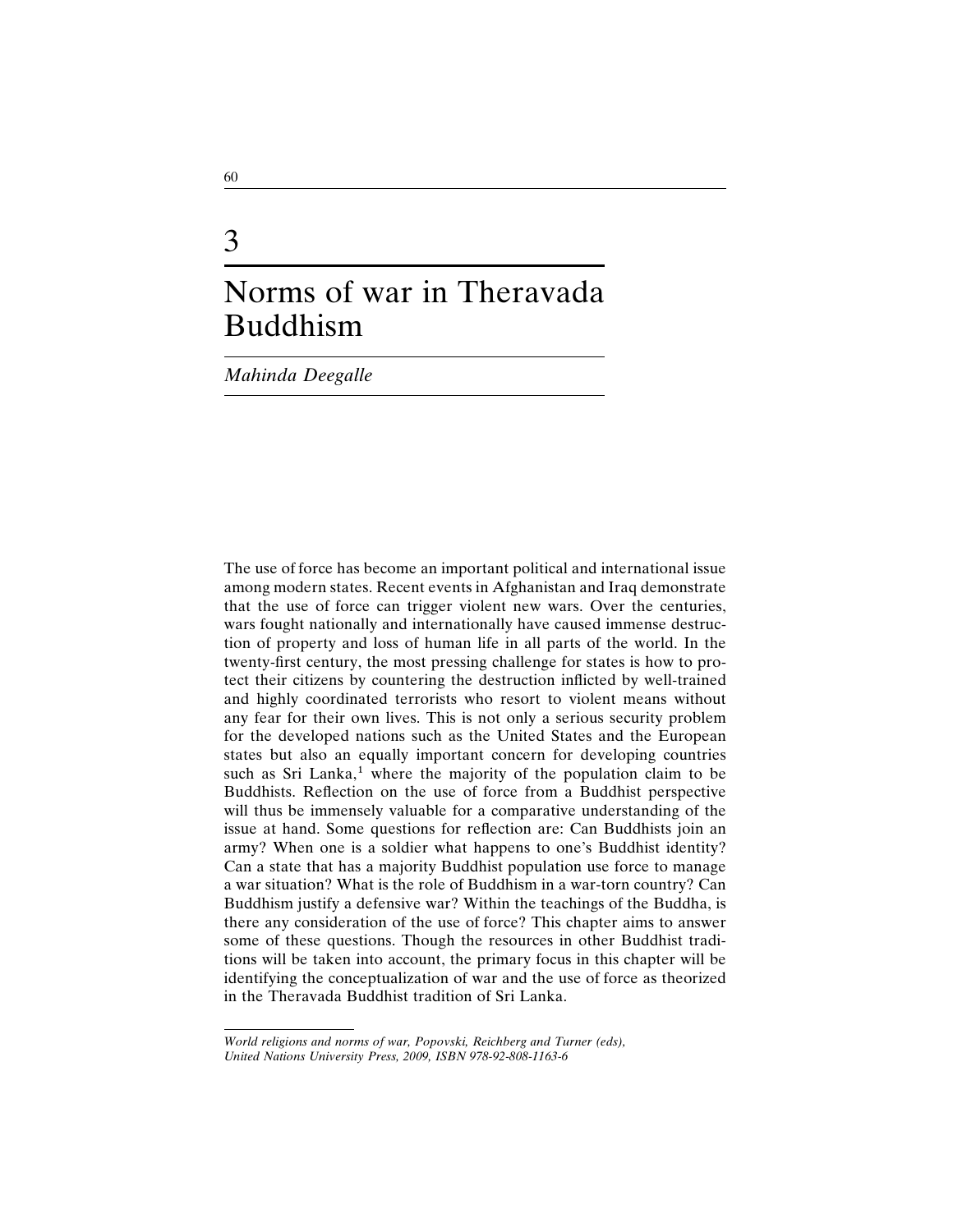## War and peace: Buddhist approaches in dealing with violence

Peace is central to Buddhism, but war is not. Buddhism is praised by both insiders and outsiders for its doctrines of love and compassion. Some express the view that they have high expectations of Buddhism when it comes to issues of peace and violence in comparison with other world religions.2 In the early Buddhist tradition, the concept of peace was expressed with the word "santi" (tranquillity, peace). It would be worthwhile to reflect here upon the example and words of the Buddha in order to understand the Buddhist approach to peace and war. One of the early Pali canonical texts, the Dhammapada (a representative text of the Theravada tradition), states: ''There is no bliss higher than peace'' [natthi santiparam sukham].<sup>3</sup> Highlighting the notion of peace, the Buddha is often identified with the epithet *santiraja* (king of peace).<sup>4</sup> The ultimate goal of the committed Buddhist practitioner is the attainment of perfect inner peace through leading a good life in this world. In their long history, Buddhists and Buddhist institutions attempted to follow the path of the Buddha aimed at achieving inner peace as well as peace in the social and cultural contexts in which they chose to live. The practice of a good life involved harmonious living with one's fellow beings. Texts denoted this aspect of life by using the Pali term ''sama-cariya''. Harmonious living, in turn, generated ''inner peace'' within the individual, which was identified as "ajjhatta-santi" (Suttanipata, verse 837).<sup>5</sup> In the Buddhist tradition, harmonious living (sama-cariya) has been identified very closely with the notion of righteous living  $(dhamma\text{-}cariya)$ .<sup>6</sup> Righteousness and harmony must go hand in hand to achieve genuine peace within the individual and in the community at social levels.

In general, one can undoubtedly say that national and international peace are important concerns for Buddhists across the world. Like others, Buddhists witness the peaceful lives of ordinary people being destroyed by war and conflicts.

In many ways, Buddhism is realistic in its outlook, recognizing the existence of negative phenomena such as war. War was not an uncommon occurrence even in the Buddha's day in the sixth century BCE. Indian rulers who were around him, some of whom occasionally sought the Buddha's advice on governance and spirituality, nevertheless waged war against each other when such conditions suited them for achieving their political and selfish objectives. Throughout the history of Buddhism in Asia, in countries such as Sri Lanka, Japan, Korea, Thailand, Burma, China and Tibet, one can find plenty of examples of war situations. In relation to the use of force, however, an important question is to what extent Buddhism was an agent contributing to those wars.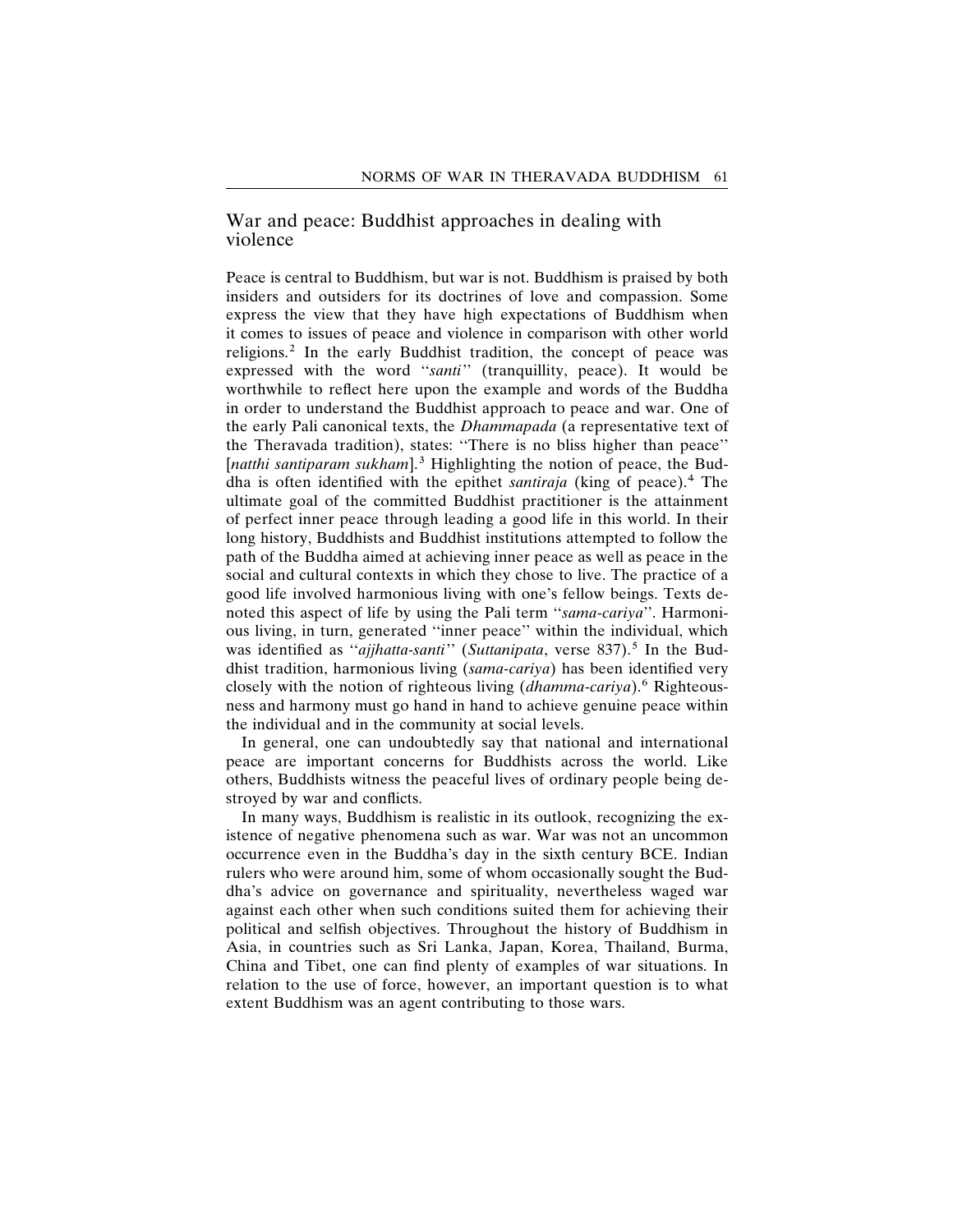In the context of military conquests by Japan and China, the peaceful history of Buddhism in Korea seems to have changed drastically during the Choson dynasty (1392–1910). In 1592 a Japanese army under General Toyotomi Hideyoshi (1537–1598) invaded Korea. Responding to that military conquest, Buddhist master Kihodang Yong-gyu, a disciple of Sosan Hyujong (1520–1604), gathered 600 monk soldiers and fought against the Japanese.<sup>7</sup> In 1636, when the army of Ch'ing invaded Choson, the monks Pyogam Kaksong (1575–1660) and Hobaek Myongjo were the leaders of the monks' army.<sup>8</sup> From a strictly doctrinal point of view, although the monks' active military engagement on the battlefield is a serious moral problem, the military success of the monks' army in Korea is viewed favourably today since their involvement safeguarded the integrity of the Korean nation in the face of foreign invasions:

When the nation was in danger because of wars or invasions like the Hideyoshi and Ch'ing, Korean monks did not hesitate to sacrifice themselves to protect the nation and the people . . . It was the monk-soldiers who rose up against the invaders all over the nation and, dealing fatal blows, played a major role in saving the nation. As a result of the active and independent participation of monks in both wars, the Buddhist community changed both its internal image and its public image. When the wars were over, the government did not disband the monks' army but had them join as members of the Choson army. The government also praised and rewarded the monks who had rendered distinguished service to the country during the wars.<sup>9</sup>

In medieval Japan, some powerful monasteries in the capital city, Kyoto, had their own armies to protect their own vested material and political interests. The Japanese word sohei refers to a monk-army or ''warrior monks''. Some of the major monasteries that had monk-armies were Enryakuji (the Tendai Buddhist headquarters on Mt Hiei), Onjoji (the Tendai-jimon headquarters in Shiga Prefecture) and Kofukuji (the Hosso headquarters in Nara). By the eleventh century, some of those armies began to attack rival monasteries. The monastic militias were eliminated from Japan by the warlords Oda Nobunaga (1534–1582) and Toyotomi Hideyoshi (1537–1598).<sup>10</sup>

In such war situations, the extent to which Buddhist teachings or Buddhist leadership contributed to war is an interesting and ethically worrying question. There have been varying degrees of involvement in war by some of those claiming to be Buddhists and those vowing to defend Buddhist interests or the national interests of countries that they aimed at protecting.

Both Buddhist traditions of South Asia and East Asia contain many classical teachings on war and violence. In analysing conflict situations,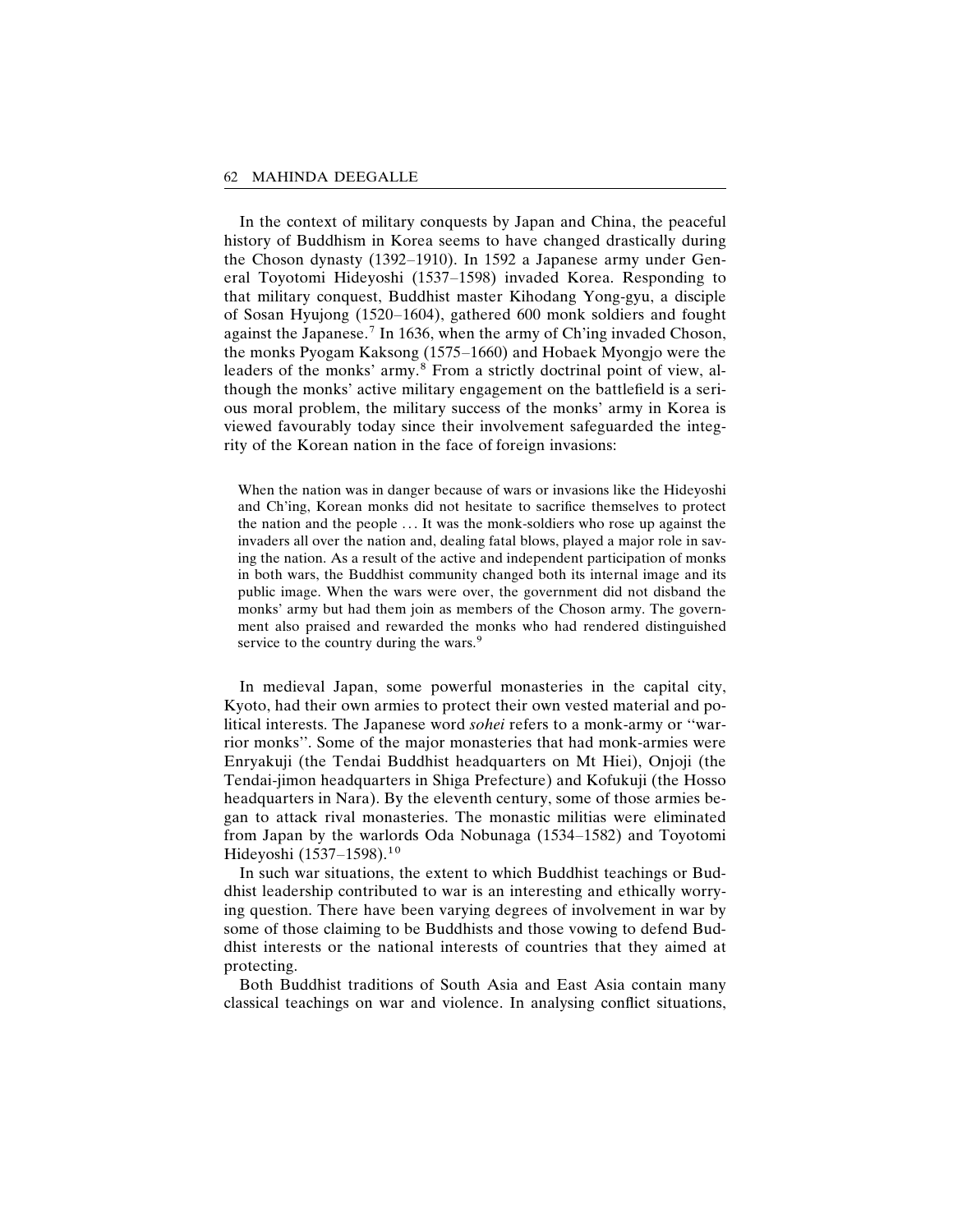early Buddhism maintains that conflicts, intolerance and disharmony arise when human desire, hatred and ignorance are unlimited. According to the "Ratthapala Sutta" of the *Majjhima Nikaya*,<sup>11</sup> people seek riches and kings want to expand their territories: ''A king, having forcibly conquered the earth, inhabiting a land with the ocean its confines, not satisfied with this side of the sea, hankers after the sea's further side too.''12 This is one of the classical explanations of the outbreak of war from a pragmatic religious point of view. Texts maintain that kings begin wars for such pragmatic purposes; unfortunately this has the inevitable result of hugely disrupting the daily lives of the common people, who are forced to live in disastrous and unhealthy situations. Their religious life or spirituality does not help them adequately to overcome the power of spreading violence when mighty states are determined to wage war against each other.

The historical Buddha Siddhartha Gautama (566–486 BCE) preached against war. But even the Gautama Buddha himself could not avoid the threat of war. Unfortunately, on two occasions the Buddha was forced to become directly involved in conflict resolution situations. The first was a dispute between his own relatives, the Sakyans and the Koliyans.13 It was an argument over sharing the rights to the water of the Rohini River, which divided their two territories.<sup>14</sup> A dam was constructed across the Rohini River and the Sakyans and Koliyans used its water for agriculture. In a period of drought, a violent dispute arose between the Buddha's relatives over the use of the river water. This was a case of aggressive and competitive behaviour by two groups attempting to use force in order to gain possession of limited resources. They were ready to wage war against each other and to be annihilated in the war. At this point, the Buddha decided to intervene to bring harmony to the opposing relatives. After meeting the two sides, he asked them what was more precious for them: river water or their blood. By questioning their intention to wage war with each other, he demonstrated the futility of waging war for the sake of the River Rohini's water. Through his intervention, the Buddha was able to avert the imminent war. His intervention in the dispute was the compassionate action of a religious leader who cared about the lives of the innocent.

Even the historical Buddha failed to prevent war, as illustrated by the following narrative. While on a visit to his relatives in Kapilavatthu, at the age of 16, Prince Vidudabha, the son of King Pasenadi and Vasabhakhattiya, who later became the ruler of the Kosala and the Sakya, learnt from a contemptuous remark made by a slave woman in the Sakyan kingdom that his mother, who was given in marriage to his father King Pasenadi by the Sakyans, came from a low caste. The Sakyans were too proud to intermarry with King Pasenadi, and instead gave the slave woman to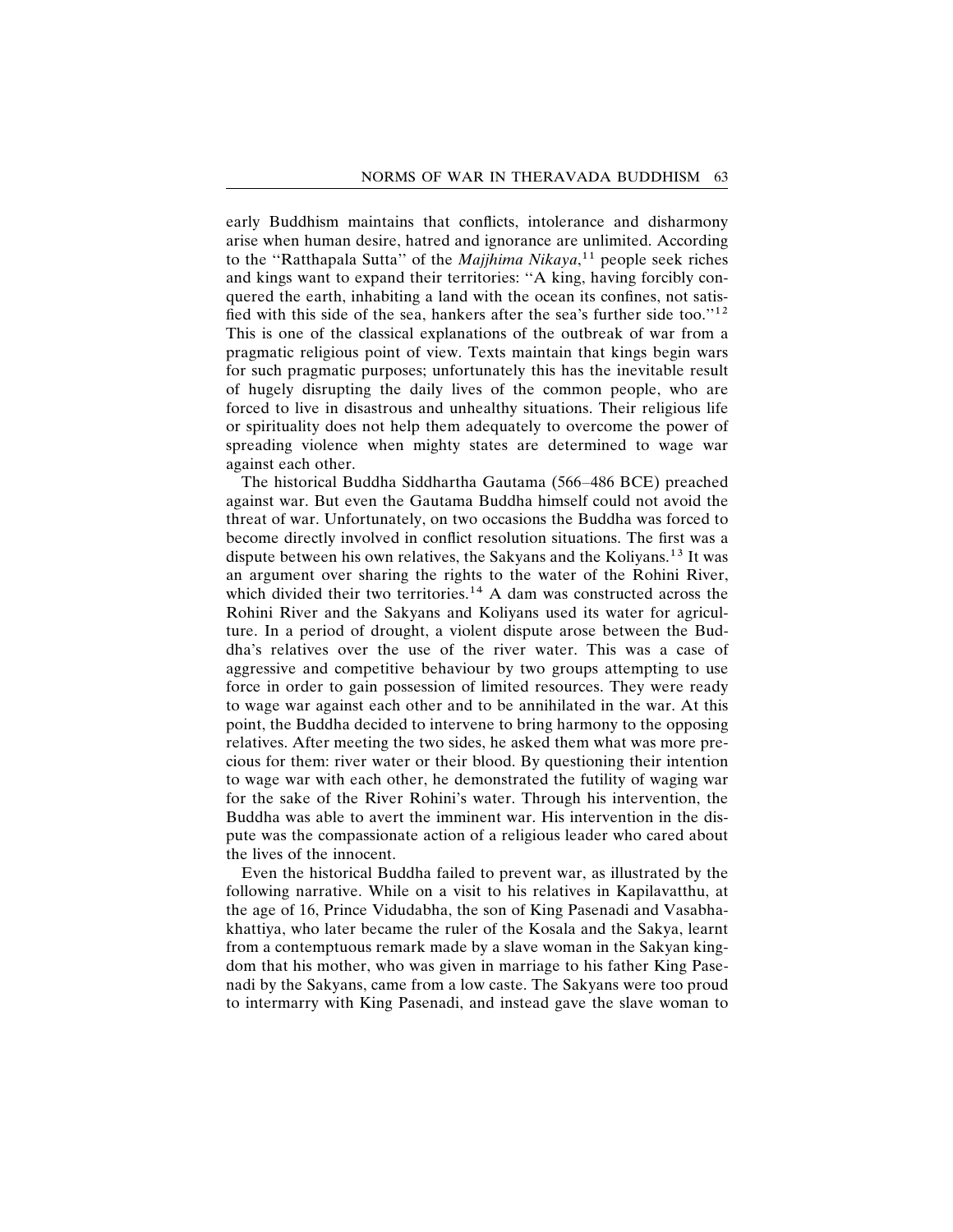the king. Prince Vidudabha was furious with the Sakyans because of their deceit in cheating his father and the insult made to him by a slave woman on his first visit to see his mother's relatives. After King Pasenadi's death, King Vidudabha wanted take revenge on the Sakyans for the insult. The Buddha, knowing the danger to his relatives, stood three times on King Vidudabha's route to Kapilavatthu in order to prevent him from waging war against the Sakyans. Seeing the Buddha sitting under a tree with little shade on the boundaries of the Sakyan kingdom, after a brief conversation, King Vidudabha knew the Buddha's intention to protect his relatives from war and returned without waging war.15 On the fourth occasion, the Buddha did not interfere with King Vidudabha's war effort since he saw that the kamma (negative previous action) of the Sakyans was severe. According to the narrative, their negative karma (deed) was that in a previous life the Sakyans had conspired to poison a river. In the absence of the Buddha to defend his relatives, King Vidudabha finally destroyed the Sakyans in the war. This karmic explanation and the Buddha's triple intervention demonstrate that even the Buddha had limitations in preventing a war that he witnessed in his lifetime.

Although the historical evidence shows that the Buddha did not encourage kings to go to war, there are also indications that the Buddha was not always especially proactive in taking steps to prevent wars taking place. This is illustrated by the story of Ajatasattu, the king of Magadha and son of Bimbisara, who was a casual visitor to the Buddha. The king wished to defeat the neighbouring Vajjians. Before going to war, Ajatasattu sent his chief minister Vassakara to ask the Buddha's advice about whether the Vajjians were likely to be defeated. In that conversation, the Buddha seems to have refrained from urging the king not to initiate war; instead the Buddha explained that it would be impossible for the king to defeat the Vajjians because they were strict practitioners of the dhamma (Sanskrit: dharma, righteous law), the seven conditions of welfare (satta aparihaniya dhamma), which they had learnt from the Buddha:

So long  $\ldots$  as the Vajjians (i) foregather thus often, and frequent the public meetings of their clan  $\ldots$  (ii) meet together in concord and rise in concord, and carry out their undertakings in concord . . . (iii) enact nothing not already established, abrogate nothing that has been already enacted, and act in accordance with the institutions of the Vajjians, as established in former days . . . (iv) honour and esteem and revere and support the Vajjian elders, and hold it a point of duty to hearken to their words  $\dots$  (v) no woman or girls belonging to their clans are detained among them by force or abduction . . . (vi) honour and esteem and revere and support the Vajjian shrines in town or country, and allow not the proper offerings and rites, as formerly given and performed, to fall into desuetude (vii) so long as the rightful protection, defence, and support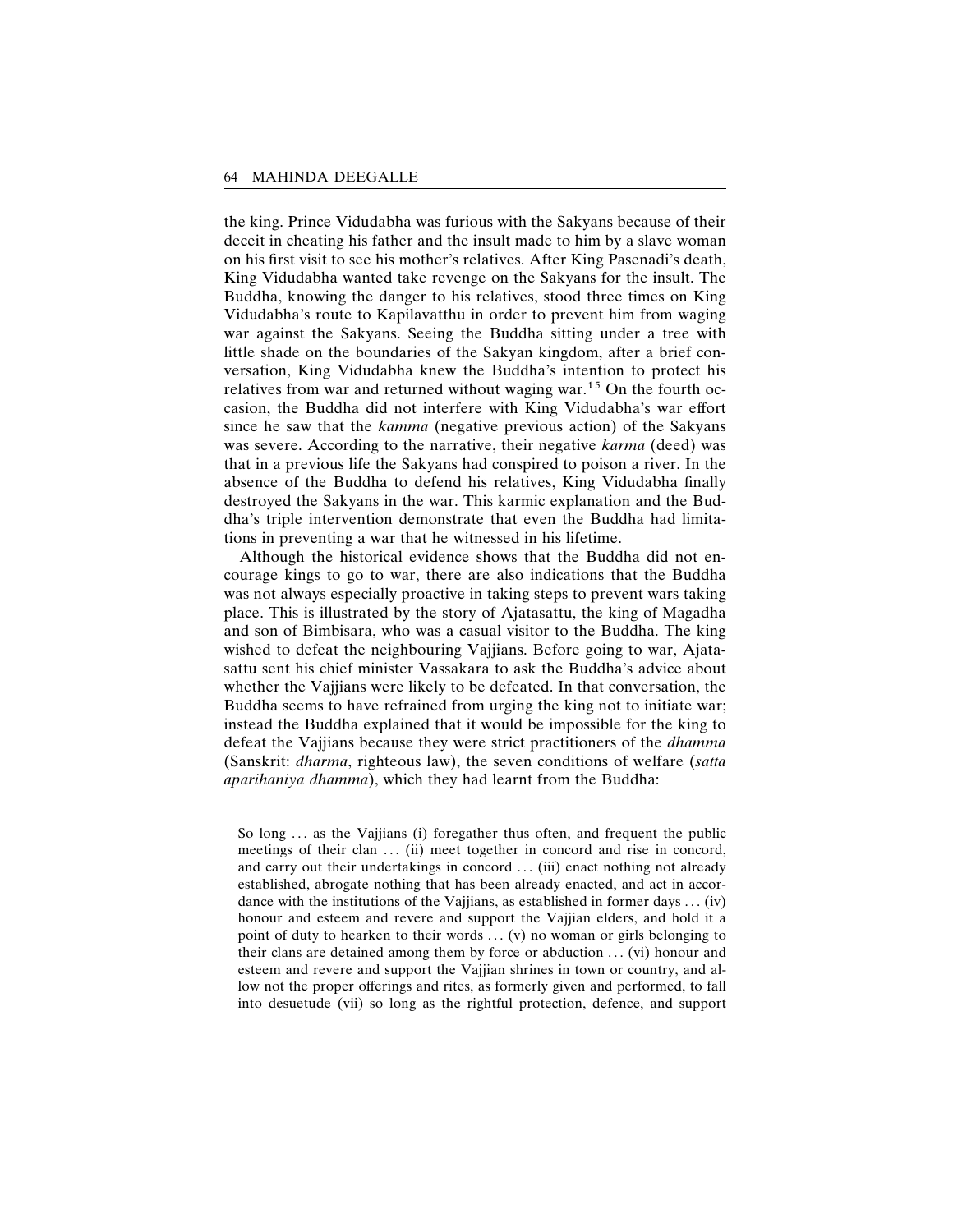shall be fully provided for the Arahants [religious persons] among them, so that the Arahants from a distance may enter the realm, and the Arahants therein may live at ease – so long may the Vajjians be expected not to decline, but to prosper.16

From this conversation on the statecraft of the Vajjians, we learn that righteous rule became the secret of the ruler's power. Another account suggests that, if the Vajjians became lax in their conduct of business, Ajatasattu would have a chance of defeating them.17 Subsequently, Vassakara was successful in creating disunity among the Vajjians, which resulted in their defeat in war.

In the contemporary Buddhist world in South and Southeast Asia, one can find prescriptions for rulers and states as well as expectations of rulers derived from Buddhist teachings and classical practices. According to Buddhist conceptions of the ruler as found in the Pali canon of the Theravada tradition, the ideal ruler must govern the country with a modern policy and a just order, and maintain peace without invading neighbouring lands.

Buddhists have conceptualized a universal monarch (Pali *cakkavatti*; Sanskrit cakravartin) who rules the land with righteousness. Governance with non-violence is the universal monarch's trademark. One important scripture in the Pali canon, the Cakkavattisihanada Sutta, outlines the notion of an ideal king who rules the country on the basis of *dharma*.<sup>18</sup> It must be noted here, however, that even this universal monarch still has a fourfold army *(caturangabalakaya –* the elephant corps, the cavalry, the chariot corps and infantry), and wherever he travels in the country the fourfold army accompanies him. If the king is righteous and does not resort to violence, why does he have a fourfold army accompanying him? Does this suggest that the use of force is an inevitable feature of state power? Can a state run its own business without resorting to punishment and the use of force? By extension, the case of the universal monarch raises the question of whether Buddhist countries are still allowed to maintain armed forces, and whether such forces are merely for defensive purposes.

The concept of a universal monarch might to some extent undermine the necessity of the use of force. As portrayed in Buddhist texts, the universal monarch does not threaten people with force; instead, he forgoes the use of weapons and uses righteousness as the guiding principle. This rejection of weapons seems to empower him. People and local rulers under his power submit to him because of his righteous rule and in the belief that he will not resort to force. As a result of his righteous governance, other countries surrender to him and acknowledge his power without being forced to do so by means of weapons. Texts maintain that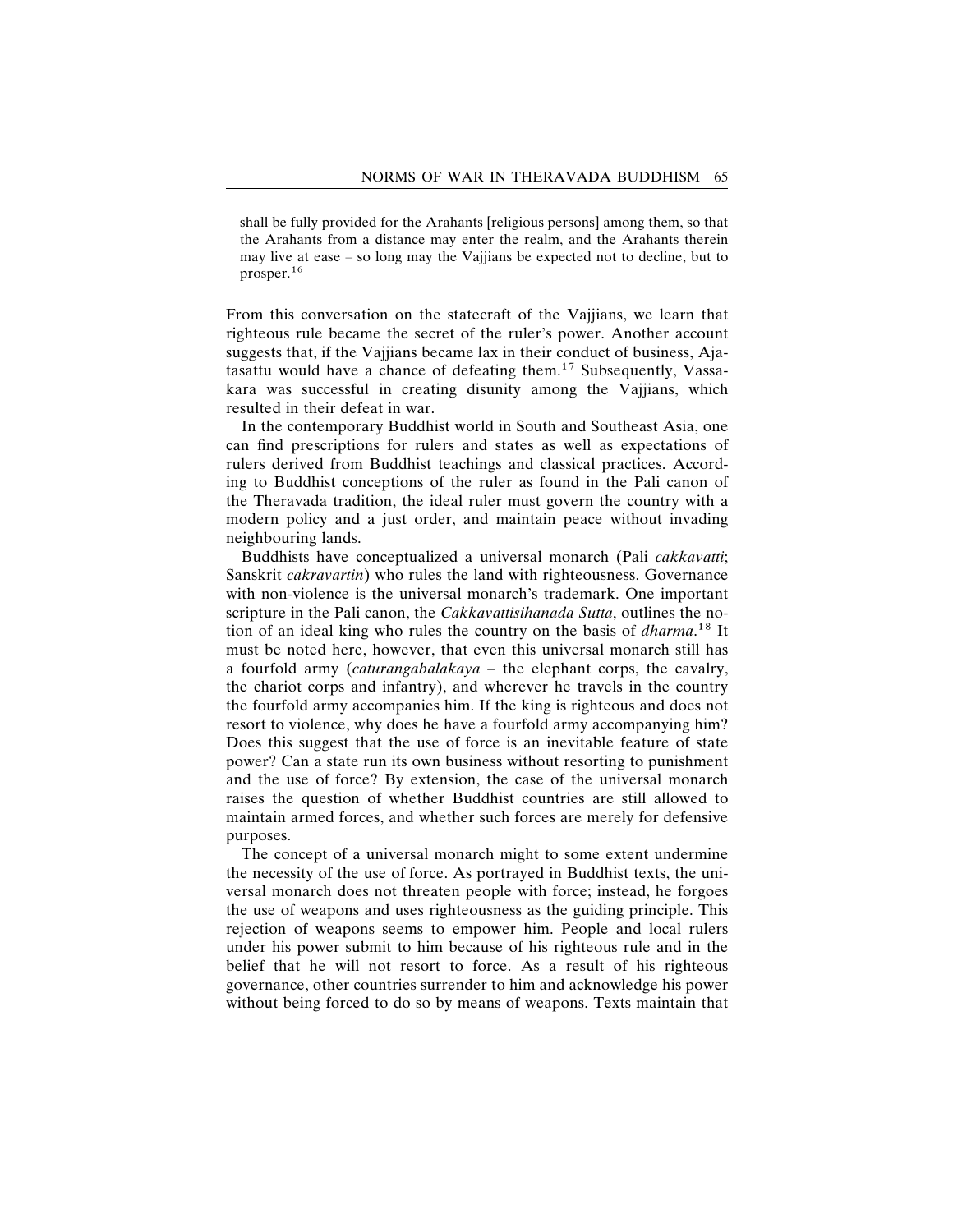a pious and wise king should conquer the four quarters with virtues and fulfil his duties efficiently. Here emerges a notion of an ideal king who rules his territory without resorting to the use of force and weapons but who rules with the power of righteousness endowed in himself and in his statecraft.

The third ruler of the Mauryan dynasty in India, Emperor Asoka (268–232 BCE), who was probably a Buddhist, is often cited in the Buddhist literature as a model king. Asoka's inscriptions provide the first external evidence for the existence of Buddhist scriptures<sup>19</sup> and, in the tradition of Theravada Buddhism, Emperor Asoka is credited with sending Buddhist missions to countries such as Sri Lanka; he thereby did much to turn Buddhism into a civilizational religion.20

In popular Buddhist imagination, Asoka is an ideal king who demonstrated by example the attitudes that a ruler must cultivate towards one's subjects. His inscriptions demonstrate that he conceived his subjects as his own children: ''All men [and women] are my children and as I desire for my children that they obtain every kind of welfare and happiness both in this world and the next world, so do I desire for all men [and women]. $"^{21}$ 

The Brahmanical term for the state's use of legitimate force is *danda* (stick). This can be rendered as the use of legitimate forms of violence for effective governance. The Buddhist tradition has not ignored various forms of violence practised in the Indian social milieu. Buddhist scriptures quite often mention punishments used by rulers at the time. What is striking is that, after Asoka's conquest, the tradition maintains that Emperor Asoka renounced the use of military force. At least, he had minimized the use of danda as a legitimate measure of governance. It is conceivable that this personal transformation within Asoka's life, which was translated into his public policy, may have occurred after conversion to Buddhism or encountering Buddhist teachings. Asoka's edict addressed to the Buddhist monastic community at Bairat gives the strongest indication of his connection to Buddhism. Asoka commends the Buddha's teachings as the saddhamma (good teaching) and mentions seven texts by name. $22$ 

After his victory in battle in Kalinga (present-day Orissa), a clear transformation is visible both in his change of heart and in the public policies that he adopted for his kingdom. In the battle, although he had enlarged his empire, he seems to have deliberately limited his military pursuit of conquest. Emperor Asoka publicly expressed his moral remorse in relation to the war in Kalinga. The Rock Edict XIII reveals his confession; it is an account of his remorse over the suffering and deaths which occurred in the battle. He dedicated himself to the propagation of dharma, and Buddhists believe that Emperor Asoka replaced the mili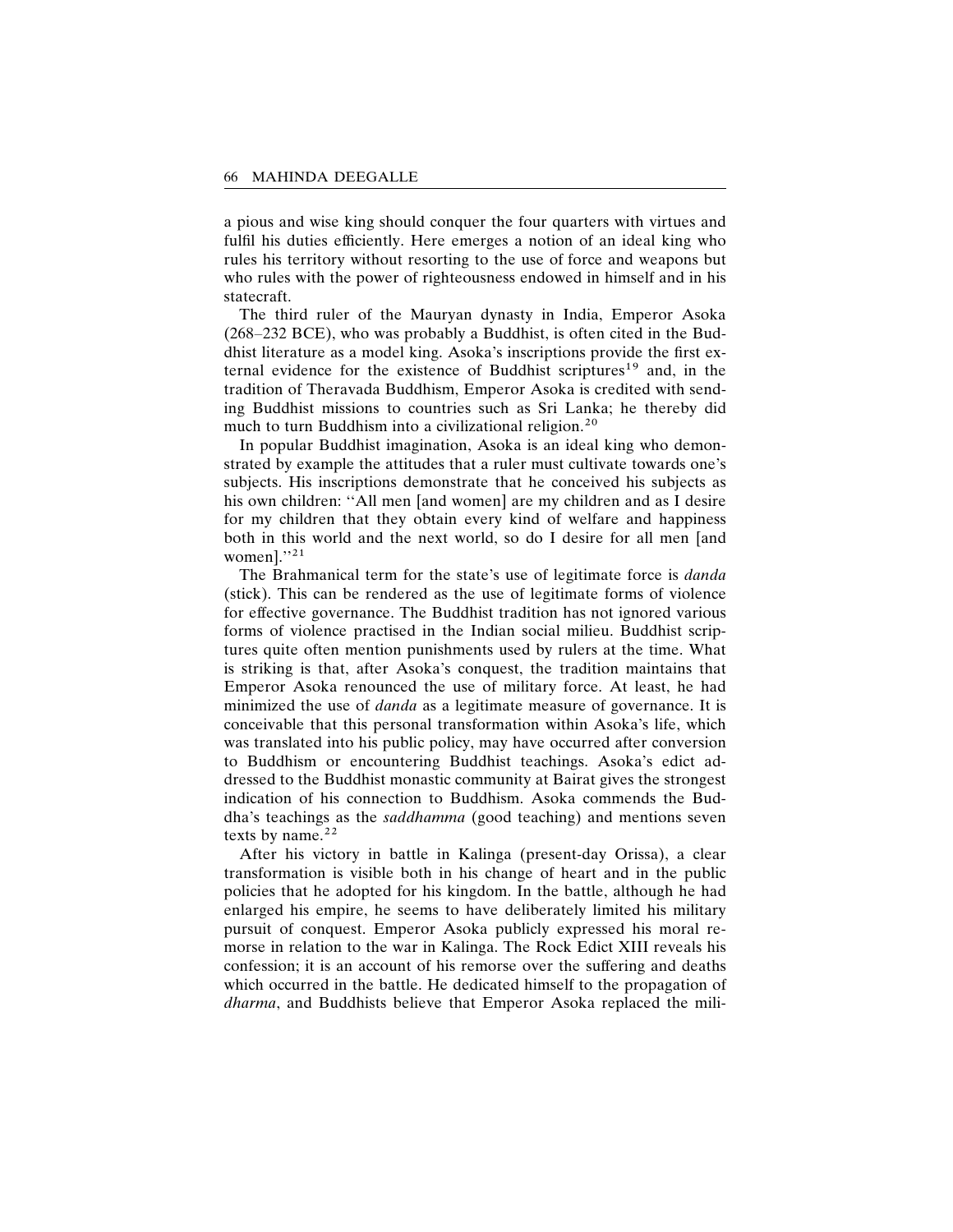tary drum with the drum of dharma. In the fourth Rock Edict of Kalsi, Asoka stated, ''no more shall the drums of war (bherighosa) be heard in my territories, but the drums of *dhamma (dhammaghosa)* shall reverberate throughout the empire''. Nowadays many believe that Emperor Asoka attempted to emulate the ideal of the universal monarch who rules the country righteously. By abandoning the pursuit of war and through personal transformation and the adoption of state policies of social welfare, Emperor Asoka became both a righteous king and the universal monarch that the Buddhist traditions envisioned.

The Buddha believed that it was possible to rule a country by adhering to the dharma, and without resorting to ''harsh punitive measures or engaging in military conquests".<sup>23</sup> This situation, however, depends on many other factors. Buddhists would maintain that, when humanity is morally, spiritually and intellectually developed, it is possible for a universal monarch (cakkavatti) to rule a country without the use of force. This position, however, relies heavily on the belief that the world goes in cycles of births and deaths rather than in a linear fashion. In the cyclical worldview, human beings operate in a dependent relationship and have the capacity to develop both spiritually and morally.

There are also texts in East Asian Buddhism that are useful in understanding the notion of good governance and the efficacy of the use of force in handling crises. One of the Mahayana Buddhist texts, the Dharmasamuccaya Sutra, for example, suggests a technique to prevent war: ''even if an army of another country should invade and plunder, a king should know first whether the soldiers are brave or cowardly and then conclude peace by means of expediency."<sup>24</sup> When the Indian monk Gunavarman (367–431 CE) visited China in 424 CE,<sup>25</sup> the Chinese emperor questioned him: ''When foreign armies are going to invade my country, what should I do? If we fight there must be many casualties. If we do not repulse them, my country will be imperilled. O' master, please tell me what to do?'' The monk answered: ''just entertain a compassionate mind, do not have hurtful mind.'' The king applied his advice, and when the banners were going to be hoisted and the drums beaten, the enemies retreated.26 This passage suggests that one should not fight against enemies and that the use of force is not the answer. On the contrary, it advises the practice of benevolence. From the Buddhist point of view, the ideal of benevolence has its own power to protect the righteous and prevent imminent danger from conquering enemies. This narrative highlights the importance of cultivating positive values and ethical qualities, which will eventually build trust and confidence and achieve harmony and tolerance.

But in a situation in which enemies are invading a country, what should the state do? As the ruler, the king has a duty to protect the country. If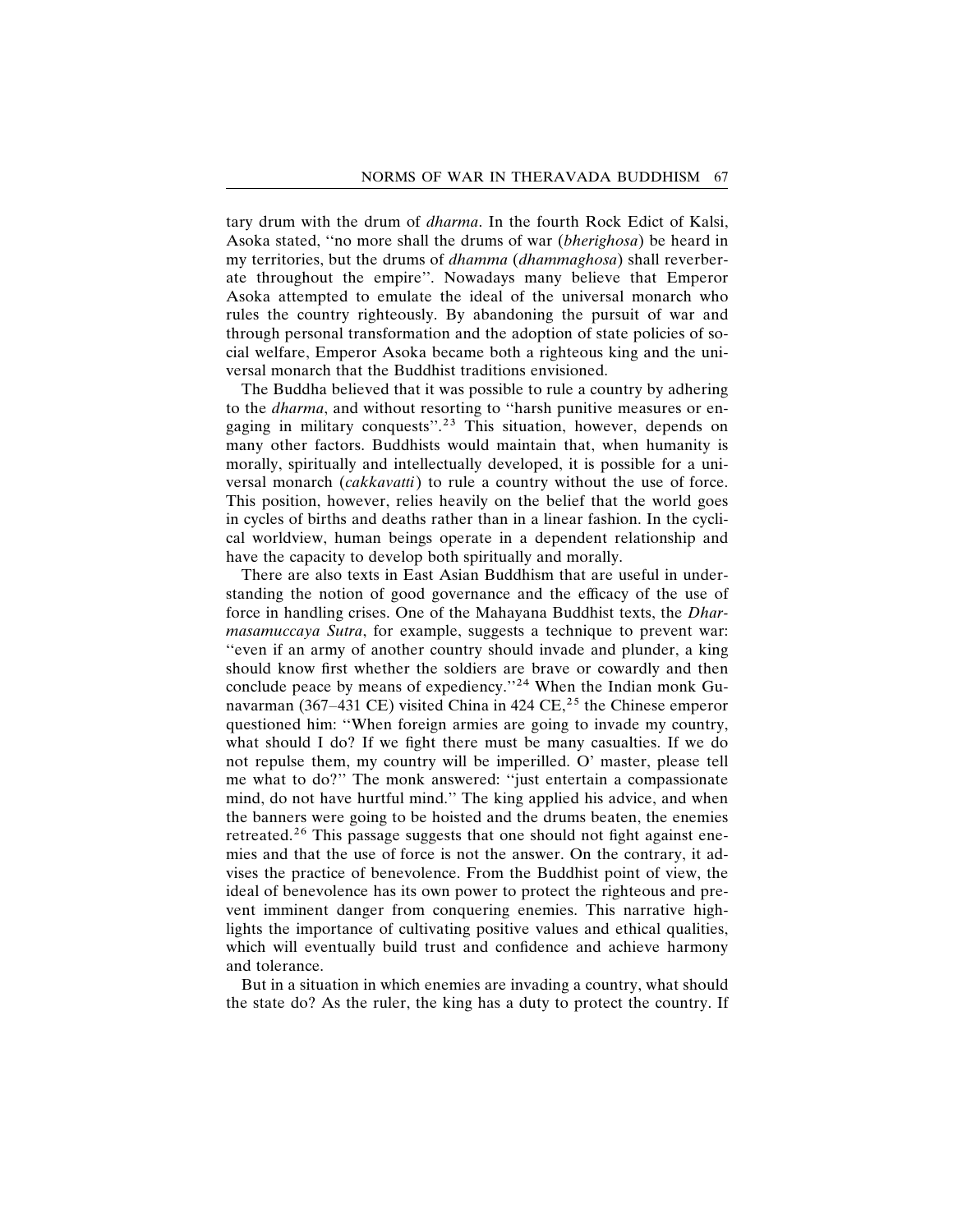the king does not take action, the enemies may take advantage of his peaceful attitude. Alternatively, the subjects may rebel against the ruler. The Chinese Buddhist text in the Taisho collection explains the necessary expediency on the part of the ruler in detail.<sup>27</sup> Since the king's duty is to protect the country, he has to be ready to repulse the invading enemies. However, the text advises the king not to go to war but to negotiate and reach agreement in order to bring peace to both parties. It offers the king three strategies to safeguard the people and the kingdom. First, if the enemy is as powerful as the king's own army, warfare could inflict great damage on both parties and neither would benefit from it; many would inevitably lose their lives. If the enemy is more powerful than the king's army, then it is likely that the enemy forces would destroy many lives. In that case, the king should make peaceful negotiations and avoid possible war and the death of innocent people. Secondly, the king should try to solve the conflict by showing generosity and giving anything the enemy requires so that violence is prevented. Thirdly, if the enemy seems to be more powerful, the king should try to surprise the enemy king by pretending his own army is a more powerful force. If these three strategies fail, then the king is allowed to take up arms, taking into consideration the following points: owing to the lack of mercy on the part of the enemy, we engage in war and are forced to kill living beings; however, we hope that we will kill as few as possible.

In the case of Sri Lanka, one can cite the story of King Sirisanghabodhi (r. 247–249 CE), who followed the ideal of bodhisattva (one who aspires to enlightenment). This is a popular narrative that highlights the importance of the virtuous character of the ruler. The Mahavamsa (''The Great Chronicle''), a Pali chronicle written in sixth century CE, describes him as "rich in compassion" (Ch. 36, verse  $94)^{28}$  and full of "kindness to the other'', and that he willingly went into solitary exile in the forest ''since he would not bring harm to others'' (36: 92).<sup>29</sup> The Dipavamsa refers to him as a "virtuous prince",<sup>30</sup> and *The Mahavamsa* mentions that he ''reigned two years in Anuradhapura'' observing the Five Precepts (36: 73).31 According to the Sri Lankan tradition as recorded in the Pali chronicles, he was willing to give his head to his aggressive brother, Gothabhaya, who dethroned him. The dethroned King Sirisanghabodhi addressed the beggar who fed him lunch: ''I am the king Samghabodhi; take thou my head and show it to Gothabhaya, he will give thee much gold'' (36: 95–96). This episode has become a popular theme in temple paintings in Sri Lanka. The story of Sirisanghabodhi is an extreme case of passive resistance. During his reign, he often used satyakriya (an act of truth) to resolve difficult problems. On one occasion when there was a drought, ''his heart shaken with pity'' (36: 75) and with compassion for his people (36: 79), King Sirisanghabodhi lay down on the ground of the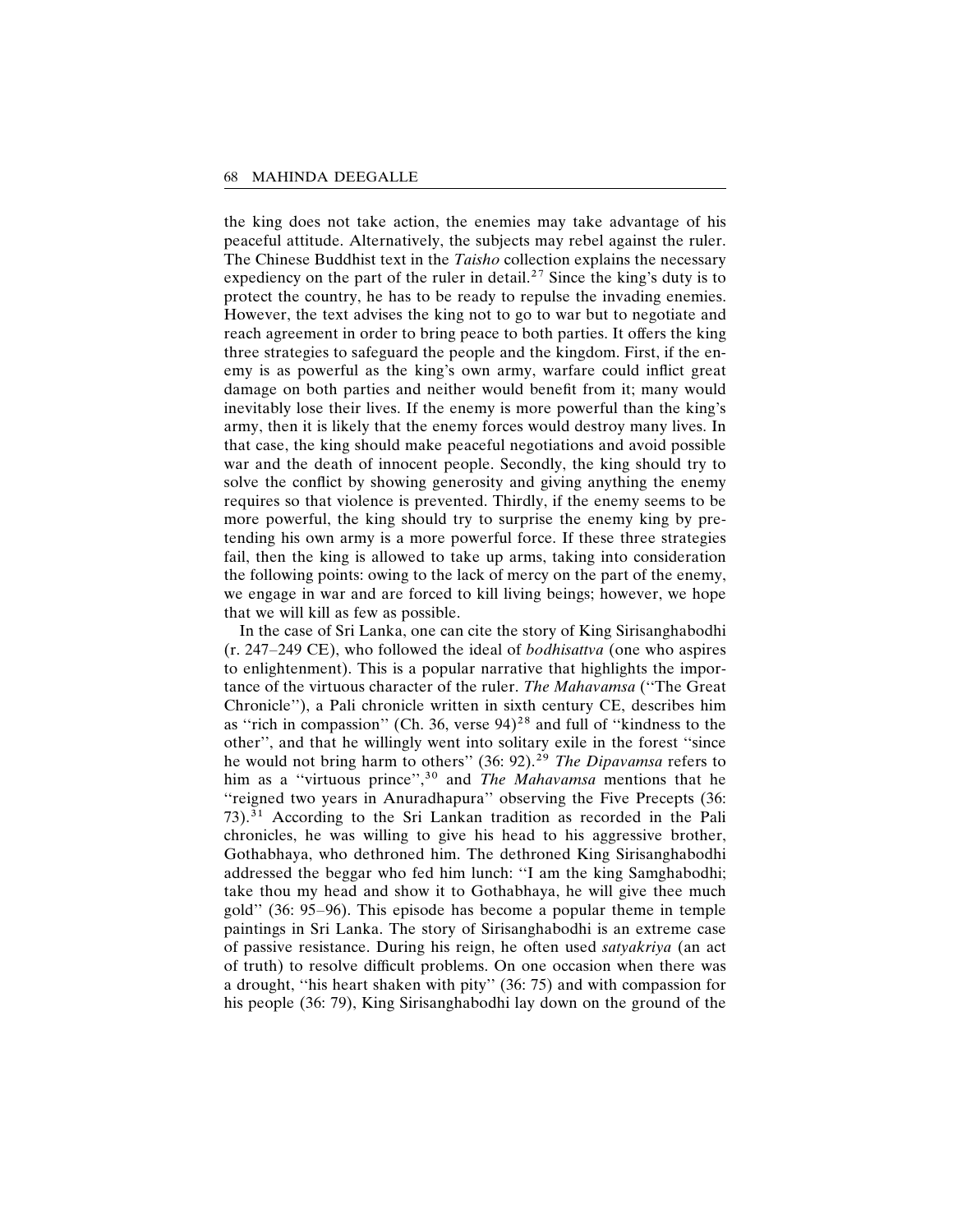Ratnamali Thupa in Anuradhapura with firm resolve: ''Unless I be raised up by the water that the god shall rain down I will nevermore rise up from hence, even though I die here'' (36: 76). Instead of punishing criminals by using force, King Sirisanghabodhi took rebels into custody, but "released them again secretly". Yet to cause terror among the public and to remove their fear of rebels, he replaced them secretly with the ''bodies of dead men'', which were subsequently set aflame (36: 80–81). When a red-eyed demon Ratakkhi began to devour his people, King Sirisanghabodhi was in distress and began fasting while observing the eight *uposatha* vows;<sup>32</sup> he resolved that "[t]ill I have seen the yakkha I will not rise up" (36: 82–85). By the king's power, the demon came to him and, instead of giving the life of his citizens, the king was willing to give up his own life: ''No other can I give up to thee; take thou me and devour me'' (36: 88). Finally, the demon agreed to accept an offering from every village. The life of Sirisanghabodhi illustrates that the notion of ahimsa (non-violence) was valued and that some inspired rulers who attempted to follow the Buddhist principles went out of their way to practise them and sacrificed themselves for a good cause that they believed in.

One of the most eminent scholars and Sri Lankan statesmen of the day, D. B. Jayatilaka (1868–1944), attempted in 1939 to explain the significance of Sirisanghabodhi's narrative for modern statecraft by combining the examples of both Vessantara and Sirisanghabodhi:

The Great One [Buddha in his last life as Vessantara Bodhisattva] renounced a kingdom and a throne, wife and child, and all world comforts, and wandered as a beggar to serve those that suffer . . . This was the spirit that pervaded ancient Lanka, and it was this spirit that King Sri Sangabo, of ancient lore, gave his head and died himself to save the lives of his countrymen.<sup>33</sup>

Sri Lankan kings such as Sirisanghabodhi tried to apply Buddhist principles to statecraft and occasionally were defeated when the aggressor was ruthless. The imperative of self-defence was hardly raised as an issue since, for Sirisanghabodhi and others like him, being righteous and truthful took precedence over worldly concerns. The stories of King Vessantara (Jataka, No. 547)<sup>34</sup> and King Sirisanghabodhi both illustrate a willingness to forgo violent resistance in circumstances of adversity. One could argue that they exhibited a fatalism that should not be followed in modern statecraft, because it would result in submission to intruders and enemies. Because of the extreme pacifist dimensions of Sirisanghabodhi's narrative, some insiders have criticized it. A modern author who wrote to a weekly newspaper about the widespread suicides in Sri Lanka lamented the negative interpretation and the adoption of the Sirisanghabodhi narrative and argued that ''Sangabo's actions regrettably have led some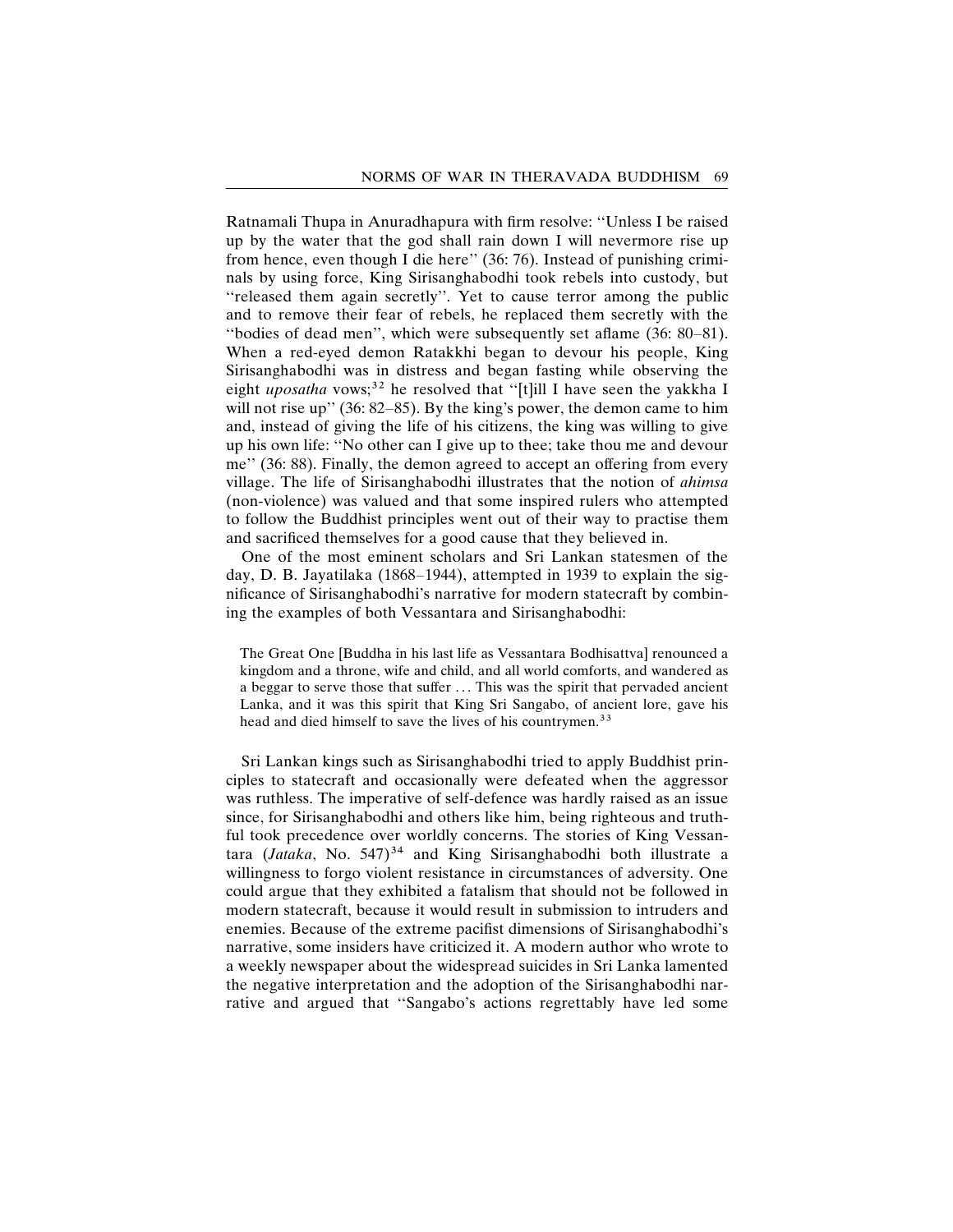Buddhists to believe that suicide is laudable, a problem in a country that has the highest suicide rate in the world".<sup>35</sup>

#### Key sources in understanding the use of force in Buddhism

The approach that Buddhism takes to the use of force is rather different from that of other world religions. Because of its focus on the individual human being, discussions about the legitimacy of force concentrate on the obligations of individuals. One can generalize the Buddhist perspective on this issue as follows. Buddhist life involves the use of force inwardly rather than externally. The Buddha often advises his practitioners to ''restrain the five senses'' (indiriya samvara) in order to progress in the path.36 This instruction is particularly important because it is a case of using force for self-cultivation. In religious practice, one is expected to be firm with oneself in putting oneself on the right path and becoming free from persuasions and enticements. For self-development, firm individual resolutions are essential, yet this should be done without treating oneself violently.

An important question requiring examination is the extent to which the Buddha resorted to the use of force. Various narratives support the view that the Buddha sometimes employed mild force in dealing with his disciples. On one occasion (as recounted in the Vinaya Pitaka, a collection of Buddhist monastic rules), the Buddha withheld signalling the beginning of the bi-monthly confession ceremony of reciting the rules given in the patimokkha text (2.236–7). After a long period of waiting, the Venerable Moggallana, his chief disciple, asked him about the delay. In response, the Buddha said that one monk in the gathered assembly was not fit to participate in the ceremony (owing to his impurity) and hence should leave. Three times the Venerable Moggallana called upon that person to leave the assembly and, upon receiving no response, Moggallana forced him out of the room. Only then did the uposatha-kamma (the recitation of the vinaya rules) resume. This episode illustrates that some direct use of force was needed to proceed with the recitation, and that the Buddha approved of Moggallana's intervention as a proper course of action. It also demonstrates that, even in a religious community, when other means of persuasion fail, some minor use of force is essential.

Another narrative, the Abhayarajakumara Sutta of the Majjhima Nikaya (M.1.391f.), indicates how harsh words could be put to effective use by the Buddha.37 Pointing at the infant son on Prince Abhaya's lap, the Buddha said: ''What do you think Prince? If, while you or your nurse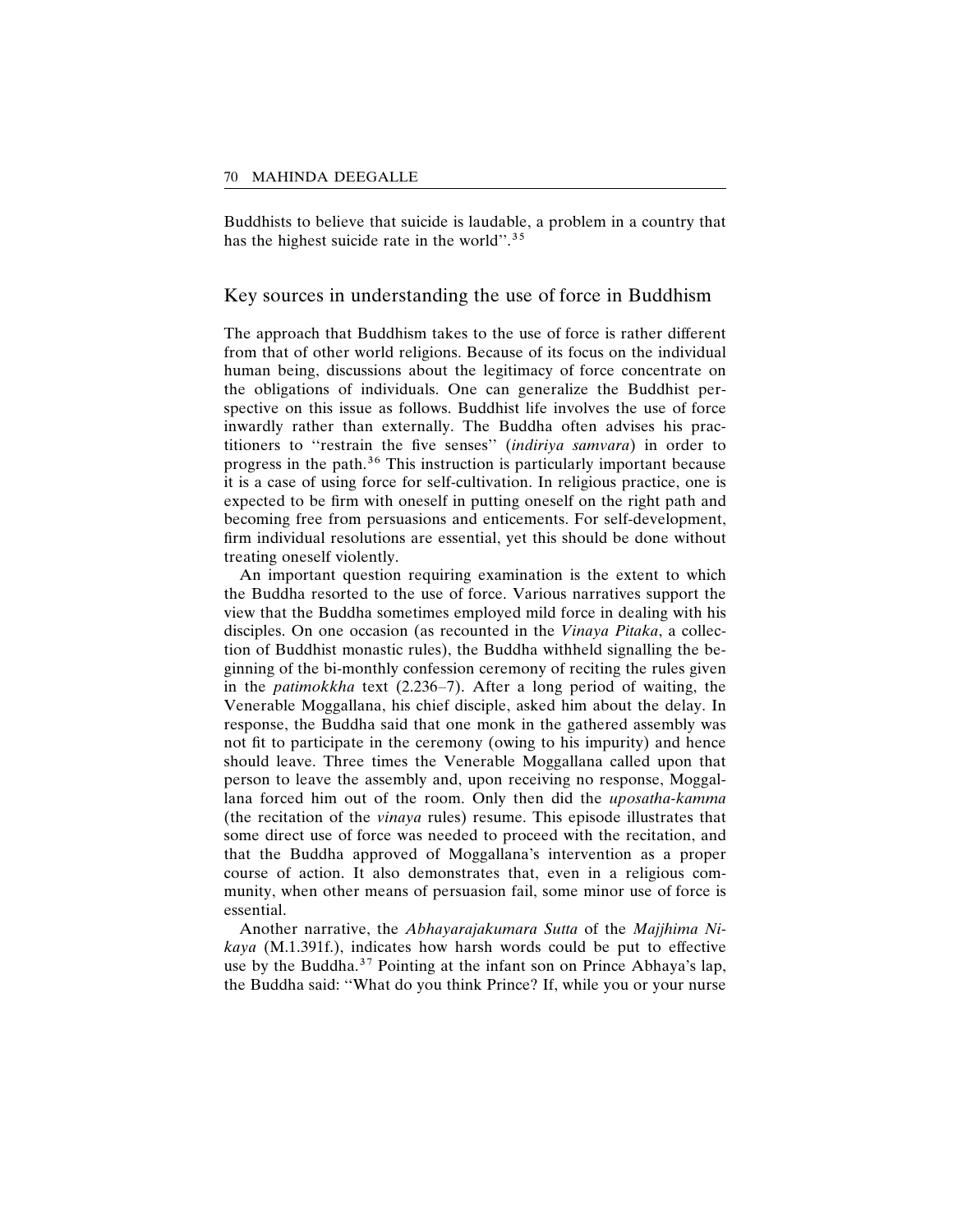were not attending to him, this child were to put a stick or a pebble in his mouth, what would you do to him?'' The prince responded by saying: ''Venerable Sir, I would take it out. If I could not take it out at once, I would take his head in my left hand and crooking a finger of my right hand, I would take it out even if it meant drawing blood. Why is that? Because I have compassion for the child.''38 The fact that the Buddha did not object to this response shows that he might allow for some harsh action, if it served a good purpose.

#### A classical account of defensive war

Over the centuries, Sri Lankan historiography, frequently written in Pali, has constructed an image of a distinct Sinhala Buddhist ethnic identity. It also has assigned to the Sinhala communities the historical role of protecting the ''message'' (sasana) of the Buddha (a collective term used nowadays in the meaning of Buddhism in Sri Lanka). Over the 2,300 year history of Sri Lanka, one can find many references to various types of war: internal battles, external conquests, coups and liberation struggles.

The most troubling question in relation to Buddhism is whether war can ever be justified within its doctrinal setting. In this connection, the most controversial historical episode was a battle between King Dutthagamani (r. 161–137 BCE) and King Elara in Anuradhapura, Sri Lanka, which is recorded in *The Mahavamsa*.<sup>39</sup> The chronicle shows King Dutthagamani, a patriotic Sinhala prince from southern Sri Lanka, defeating King Elara, an elderly Tamil from South India who had ruled Sri Lanka for four decades. This narrative of their battle presents a powerful myth that has contributed to what Tessa J. Bartholomeusz has identified as the foundation of the ''just war ideology'' in modern Sri Lanka: ''The war exploits of Dutugemunu suggest that by the time The Mahavamsa took shape, Buddhist thinking had developed criteria that served as a framework for debates about which wars are justified and which are not."<sup>40</sup> Since " $[t]$ he past inhabits the present in a variety of ways – in practices, things, and memory<sup> $1$ </sup> – there is no doubt the battle narrative of The Mahavamsa has had a formative influence on the imaginations of many in contemporary Sri Lanka.

The way the chronicler presents the battle narrative demonstrates an attempt to identify King Dutthagamani closely with Buddhism and the national interests of the majority Sinhalese community of modern Sri Lanka. This identification is reinforced by departing from the previous practices of kings; the chronicler records that King Dutthagamani invited Buddhist monks (bhikkus) to accompany him onto the battlefield: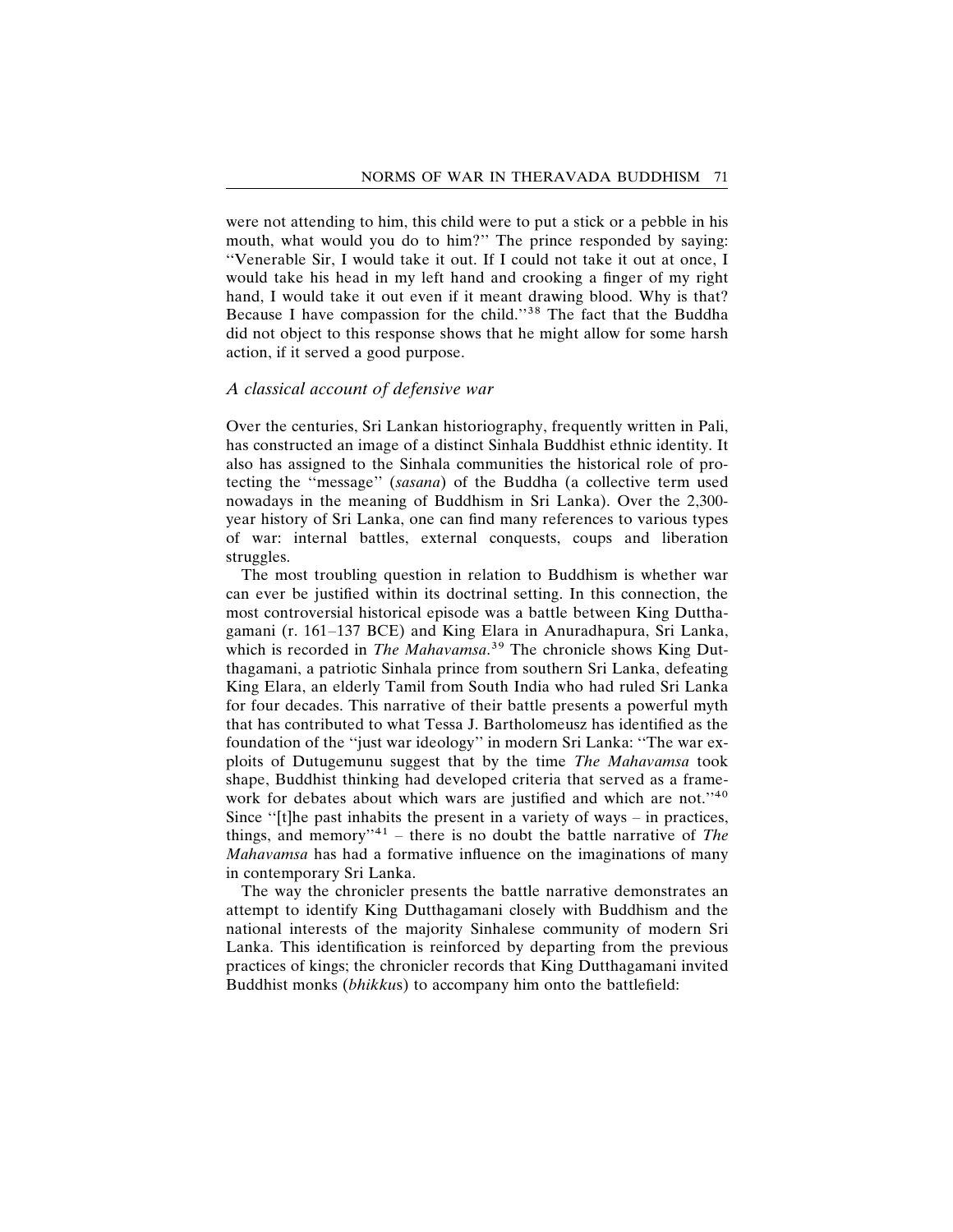I will go on to the land on the further side of the river to bring glory to the doctrine. Give us, that we may treat them with honour, bhikkhus who shall go on with us, since the sight of bhikkhus is blessing and protection for us. As a penance, the brotherhood allowed him five hundred ascetics; taking this company of bhikkhus with him the king marched forth.  $(25:3)^{42}$ 

For a modern reader, this passage suggests that the political authorities at that time were using religious symbols, institutions and persons to further their war efforts. It is thus not difficult to read this passage as indicating a Buddhist involvement in war. This view is further strengthened when the chronicler mentions that King Dutthagamani himself had ''a relic put into his spear" when he marched onto the battlefield  $(25: 1).<sup>43</sup>$ 

In the passage quoted above, the reference to ''bring glory to the doctrine'' can be taken to mean safeguarding and protecting the Buddhist teachings, practices and institutions in Sri Lanka. ''Brotherhood'' refers to the Buddhist monastic community collectively known as the sangha. Having a company of bhikkhus with him while marching to war is perceived as an act of securing protection for Dutthagamani himself at the time of war. However, the monks themselves perceive it ''as a penance'' (25: 4). Placing a relic in the spear is an apotropaic action intended to ward off evil forces in times of trouble, as believed in many pre-modern societies.

Nevertheless, the task at hand for Dutthagamani was a rather difficult one since the text represents Elara as a righteous king. In a duel, Dutthagamani killed Elara (25: 67–70). After Elara's death, Dutthagamani honoured him by cremating him, marking the place with a monument and instituting worship there.

The remorse that Dutthagamani felt after the battle was quite severe, and similar to that Emperor Asoka had experienced after his battle in Kalinga. As in the case of Emperor Asoka, a transformation occurs, though not so dramatic, in the life of Dutthagamani through the intervention of the Buddhist monastic community. In removing Dutthagamani's remorse, their intervention can be seen as a ''rehabilitation strategy'' for an evil king who had caused a lot of suffering in pursuing a battle. In this case, the rehabilitation strategy is used to direct the king to Buddhist works. Though the ''rehabilitation'' of the king is noble, the justifications that the monks provided in consoling the king are controversial and problematic. They have serious implications for the issue of whether there are justifications for violence within Theravada Buddhism.

Though King Dutthagamani won the battle, there were many deaths in the battle. He was very unhappy about this. The Mahavamsa states (25: 104) that the arahants (religious people) in Piyangudipa, knowing of Dutthagamani's remorse, sent a group of eight arahants to comfort the king.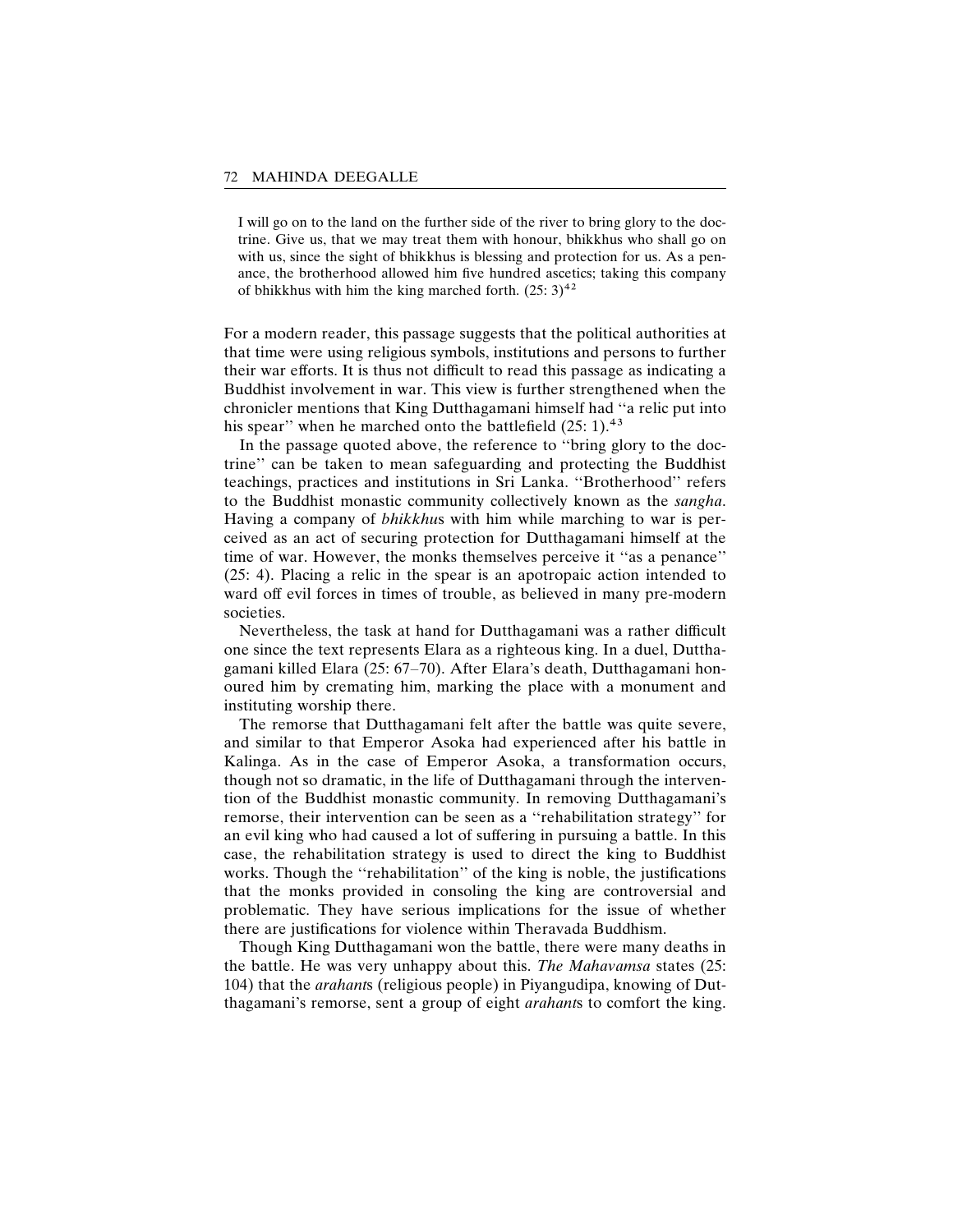To them, the king confessed: ''How shall there be any comfort for me, O venerable sirs, since by me was caused the slaughter of a great host numbering millions?'' The arahants' response to Dutthagamani's confession has become severely problematic from the point of view of Buddhist doctrines:

From this deed arises no hindrance in thy way to heaven. Only one and a half human beings have been slain here by thee, O lord of men. The one had come unto the (three) refuges; the other had taken on himself the five precepts. Unbelievers and men of evil life were the rest, not more to be esteemed than beasts. But as for thee, thou wilt bring glory to the doctrine of the Buddha in manifold ways; therefore cast away care from thy heart, O ruler of men! Thus exhorted by them the great king took comfort.  $(25: 109-112)^{44}$ 

Dutthagamani's remorse is eliminated when he is told that killing ''evil unbelievers'' carries no more weight than killing animals. It is important to note that the killing not only of human beings but even of animals is not encouraged in Buddhism.<sup>45</sup> As practitioners of "loving kindness" (metta), Buddhists have an obligation to protect all forms of life. Thus, when contrasted with canonical doctrines and early Buddhist practices, the position adopted in this fifth-century chronicle is rather controversial. This passage seems to suggest that certain forms of violence, such as killing during battle, can be allowed in certain circumstances, for example threats to the survival of Buddhism in Sri Lanka during the time of Dutthagamani. It is hard to justify this position either through Buddhist practice or from a doctrinal standpoint, as found in the Pali canon of the Theravada Buddhists.

This unusual statement, however, can be interpreted differently as an instance of Buddhist ''skill-in-means''. In the long run, keeping the victorious king remorseful or in a depressed condition would not help the Buddhist monastic community. Rather than aggravating these conditions, as spiritual advisers the monastic community had to make every effort to console the king. Up to that moment, whatever wrongs the king had committed became his own *karma*. The monastic community as a group could not change his past karma but, as a community who believed in free will and individual effort, it was possible for them to direct and channel the king in a positive direction. The unforeseen consequence of that strategy was a "gross calculation" of the victims of war as "only one and a half human beings'' and ''unbelievers and men of evil life''.

Making the justification that killing Tamils during war is not a *papa* (unmeritorious action) is a grave mistake, even if it was used in The Mahavamsa as a skill-in-means. Such violations of the tolerant sensibilities found within post-canonical Pali chronicles cannot be justified or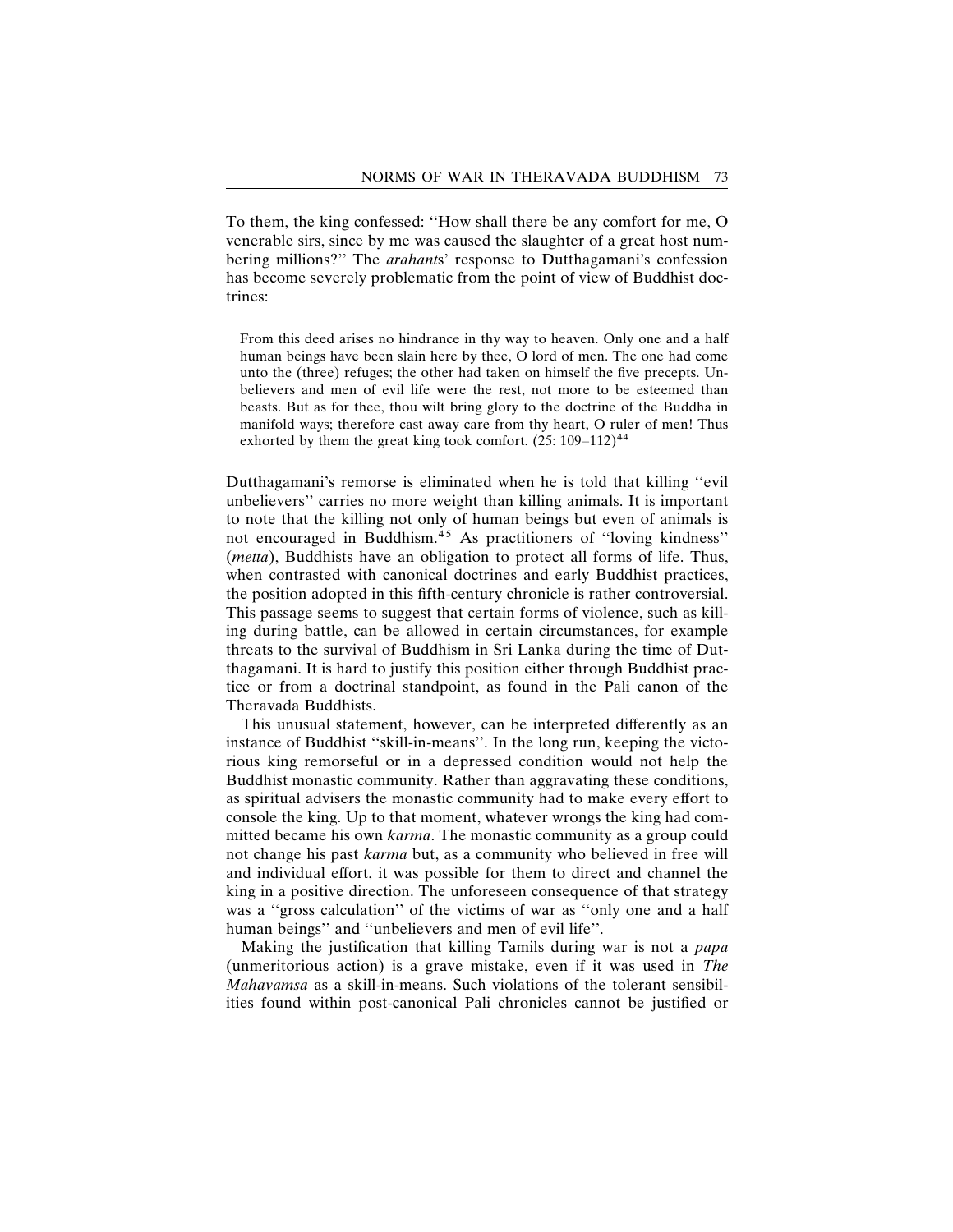harmonized, since Buddhist scriptures do not maintain that the severity of one's negative acts may vary depending on one's caste, race or ethnic group.

This battle episode still shapes the thinking of some monks and lay people of Sri Lanka. The complexity in the way in which this single, controversial myth is interpreted, perpetuated and received as both an inspiration and a justification is well illustrated by a comment made in Ananda Wickremeratne's Buddhism and Ethnicity in Sri Lanka. Wickremeratne interviewed a Buddhist monk about the importance of this episode. He explained it as a historical document of self-righteousness:

[I]t was King Dutthagamani who best exemplified the idea of self-imposed limits in the exercise of violence. The king gathered his forces to wage war against an enemy who had invaded the land, and threatened the secular order of things on which the very existence of Buddhism depended . . . ''He prevails over the Tamil invaders and kills their leader, Elara, in single combat. He honours the fallen foe and immediately stops his campaign, as he had achieved its purpose, waging a purely defensive war. He does not cross over to India to chastise the Tamils and refrains from wreaking vengeance on Tamils who were living in Sri Lanka, side by side with Sinhalese as its inhabitants."<sup>46</sup>

The myth of Dutthagamani and Elara is reinterpreted not only by Sinhala communities in Sri Lanka but also by Tamil communities, with different emphases. Tamil communities seem to have appropriated this myth in their own way by highlighting the role of the Dravidian King Elara for their own nationalistic ends.

## Defensive war and the dharma yuddhaya discourse in modern Sri Lanka

In the recent publication ''A 'Righteous War' in Buddhism'', the Sri Lankan Buddhist academic P. D. Premasiri has outlined how Buddhist teachings on the conduct of defensive war can take into account the legitimate and pragmatic concerns of the current war situation in Sri Lanka. He draws attention to the righteous party's ethical conduct in a defensive war:

Where one of the parties engaged in war is considered as righteous and the other as unrighteous, the Buddhist canonical accounts highlight the ethical qualities of the righteous party by showing that although they are compelled by circumstances to engage in war for the purpose of self-defence, they do not resort to unnecessary acts of cruelty even towards the defeated. The righteous party in war avoids harm to the innocent and is ready to pardon even the de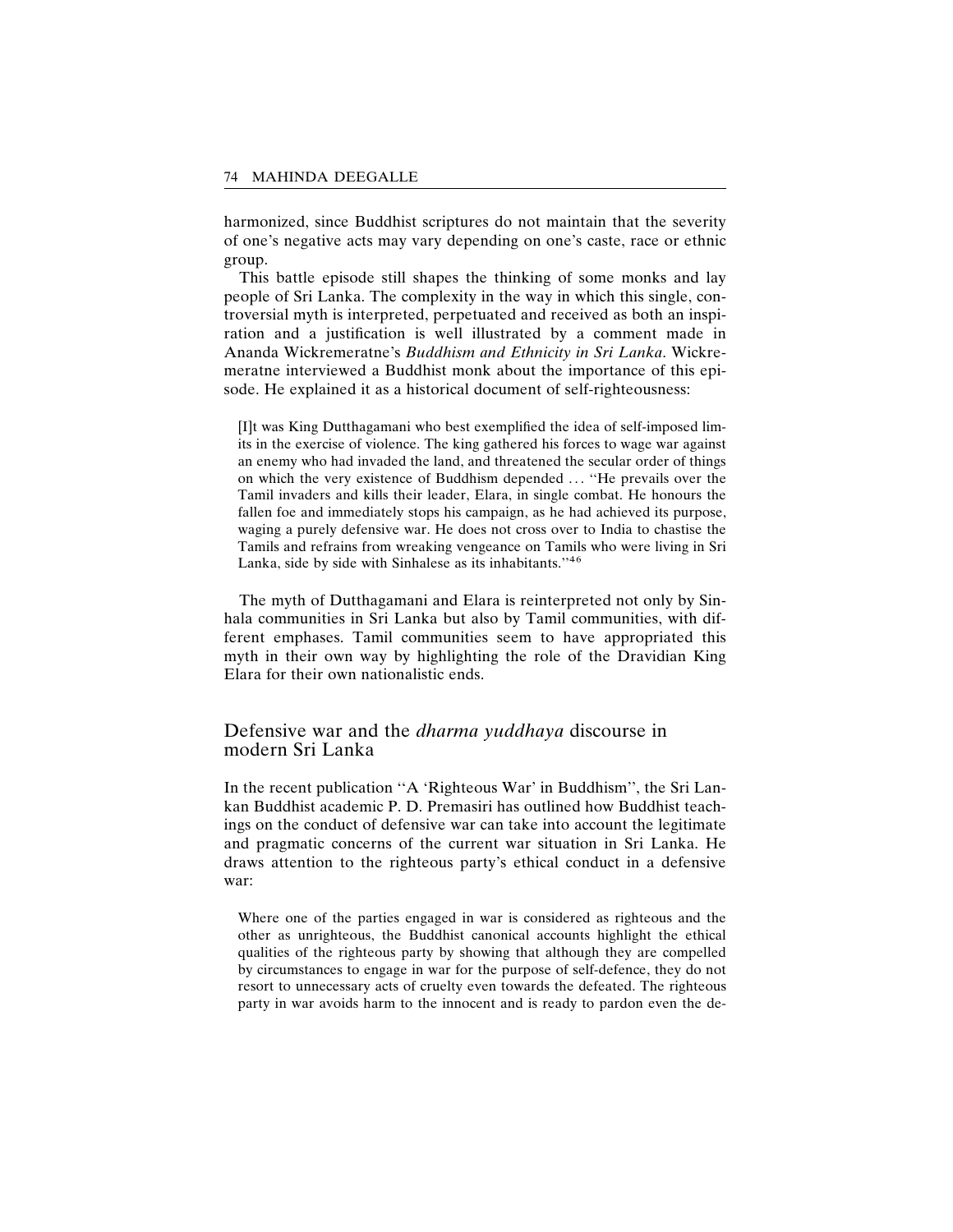feated enemy. Skilful methods are adopted in order to cause the least harm. Texts such as the Ummagga Jataka (J.IV.329ff) illustrate cases where the enemy could be defeated without injury to and destruction of life.<sup>47</sup>

Apart from Premasiri's exposition on ethical conduct in a defensive war, there are few systematic treatments of just war theory in the South Asian Buddhist tradition. Unlike Christian church fathers such as St Augustine (354–430 CE), who explicitly discussed just war and the grounds for declaring a holy war, Buddhist thinkers in Asia have rarely engaged in such an analysis. Though there are occasional arguments about war and self-defence issues in the modern period, South Asian Buddhist traditions still lack a systematic, philosophical reflection on the nature of war and its justifications.

There are military metaphors in the texts of the South Asian Theravada tradition. In explaining the spiritual achievements of individual practitioners, texts occasionally use military metaphors. The purpose is to compare a true Buddhist practitioner to a conqueror in the battlefield in terms of conquering defilement. Defilements that pollute the mental condition are seen as enemies. One popular text, the Dhammapada, comments: ''One may conquer in battle a thousand times a thousand men, yet he is the best of conquerors who conquers himself'' (verse 128). This emphasis on the inner transformation of the individual that runs through the military metaphor is relevant in discussing Buddhist views on war and its justifications.

It is very clear that early Buddhism and its followers disliked war and violence. Buddhist monks were prohibited from watching military parades and soldiers were not allowed to be ordained as monks. The Pali canon of Theravada Buddhists completely lacks any textual resource that could be used as the basis for developing a just war theory.

As mentioned above, however, one can nevertheless detect the seeds of justification of war in the particular unstable political context in Sri Lanka, as can be found in the post-canonical sixth-century chronicle The Mahavamsa. Owing to the disruptive political unrest in modern Sri Lanka, some nationalist thinkers, both lay and monastic (such as Nalin De Silva and Athureliye Rathana), have sought to justify the existence of military forces in primarily Buddhist countries and in particular have supported the prosecution of a defensive war against the Liberation Tigers of Tamil Eelam (LTTE).48

On the contemporary Buddhist discourse concerning defensive war, Tessa J. Bartholomeusz writes:

For the monk, it does not logically follow that the Buddhist teaching of nonviolence must always – in every case – lead to a conclusion of pacifism; real life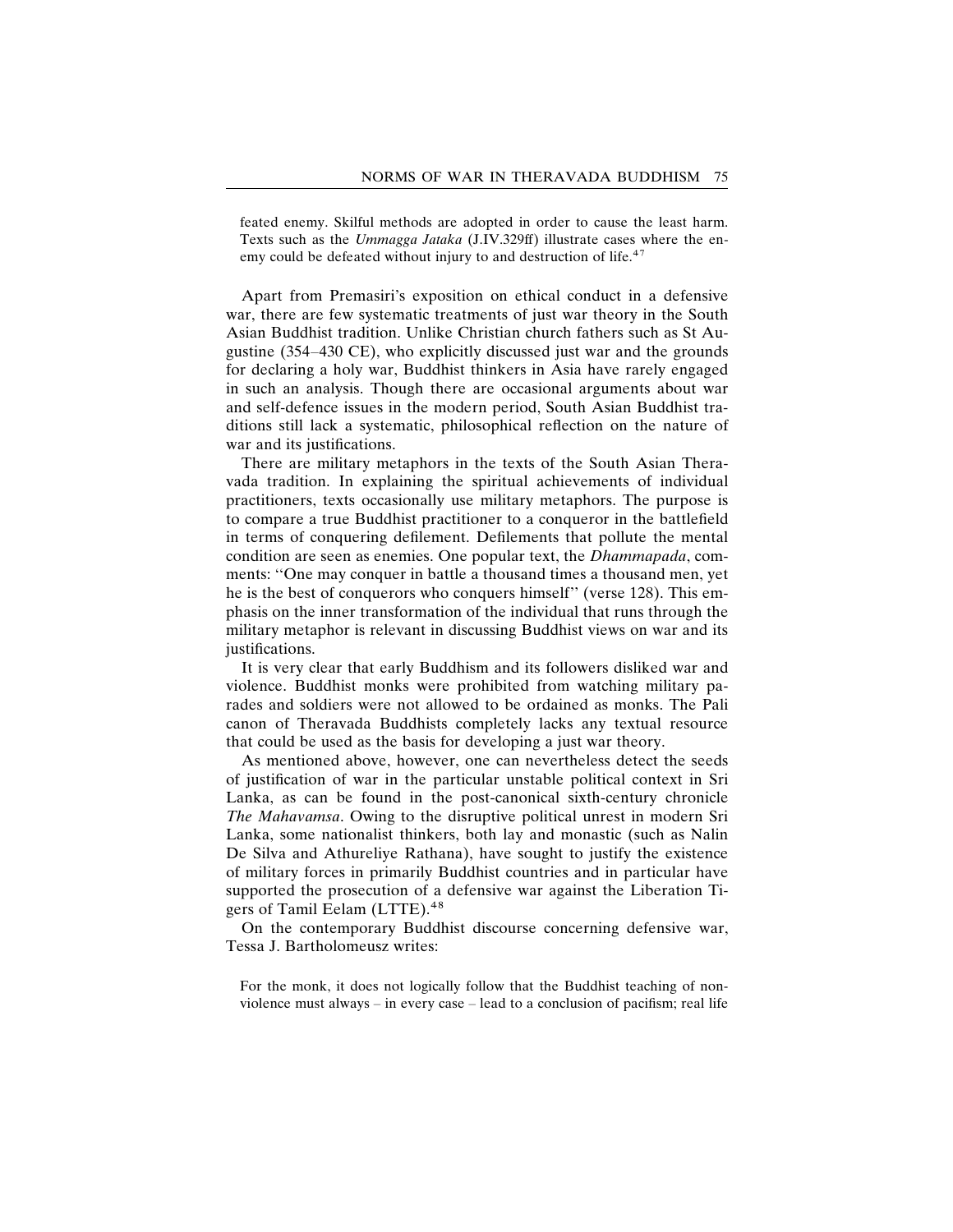does not allow for such as an interpretation. The monk thereby distinguished between the ideal situation of the text and the situation ''on the ground''. Moreover, for the monk the CSS [Cakkavattisihanada Sutta] provides the contemporary Sri Lankan government with the Buddhist justification it needs to proceed with the war against the LTTE.<sup>49</sup>

In recent years, the Sanskrit term dharma yuddhaya (righteous, or religious, war) has gained currency in academic writings in the West and in popular writings in the East. The term and its related derivations do not have much history within Sri Lankan writings. Its first appearance was during the period of British colonial rule in the late nineteenth century, when Sri Lankan Buddhists sought to defend Buddhist ideas, values and practices vis-a`-vis the widespread Christian (mainly Protestant) missions and cultural intrusions. In Sinhala publications, the term had two significations, one spiritual and the other political.

The spiritual signification referred to the inner victory over defilements that the Buddha had achieved when he conquered the Mara (the personification of death). Dharma yuddhaya was thus used figuratively to designate the mental struggle over negative mental conditions such as greed and hatred, as conceptualized in Buddhist doctrinal terms. In this way, military metaphors may be found both in monks' sermons and in popular Buddhist publications. For example, on 28 October 1898, Sarasavi Sandarasa, a Sinhala newspaper launched by the Buddhist Theosophical Society, published the following letter received from a reader. In the letter, the term dharma yuddhaya was mentioned and the war was spoken of figuratively:

We, too, have a war to fight; but we do not need weapons such as guns. Our war is a "*dharma yuddhaya*". It is an opportunity to fight the demon of *mi*tyadrsti (false belief). Although we have been fighting this war for a while, victory is not yet ours because our weapons are old. We should get new weapons.<sup>50</sup>

In this period of revival under British colonialism and the Protestant Christian hegemony, ideas emerged for the necessity of an army and the permissibility of war with real weapons.<sup>51</sup>

According to its political signification, dharma yuddhaya refers to the struggle that one faces in attempting to protect Buddhism in an incompatible political and religious environment. Even then, and until the mid-twentieth century, it referred to non-violent social struggle. This usage of the term may be found for instance in the writings of Venerable Baddegama Wimalawansa (1912–1992), who was principal of Sri Lanka Vidyalaya, a monastic school in Colombo. A member of the monastic fra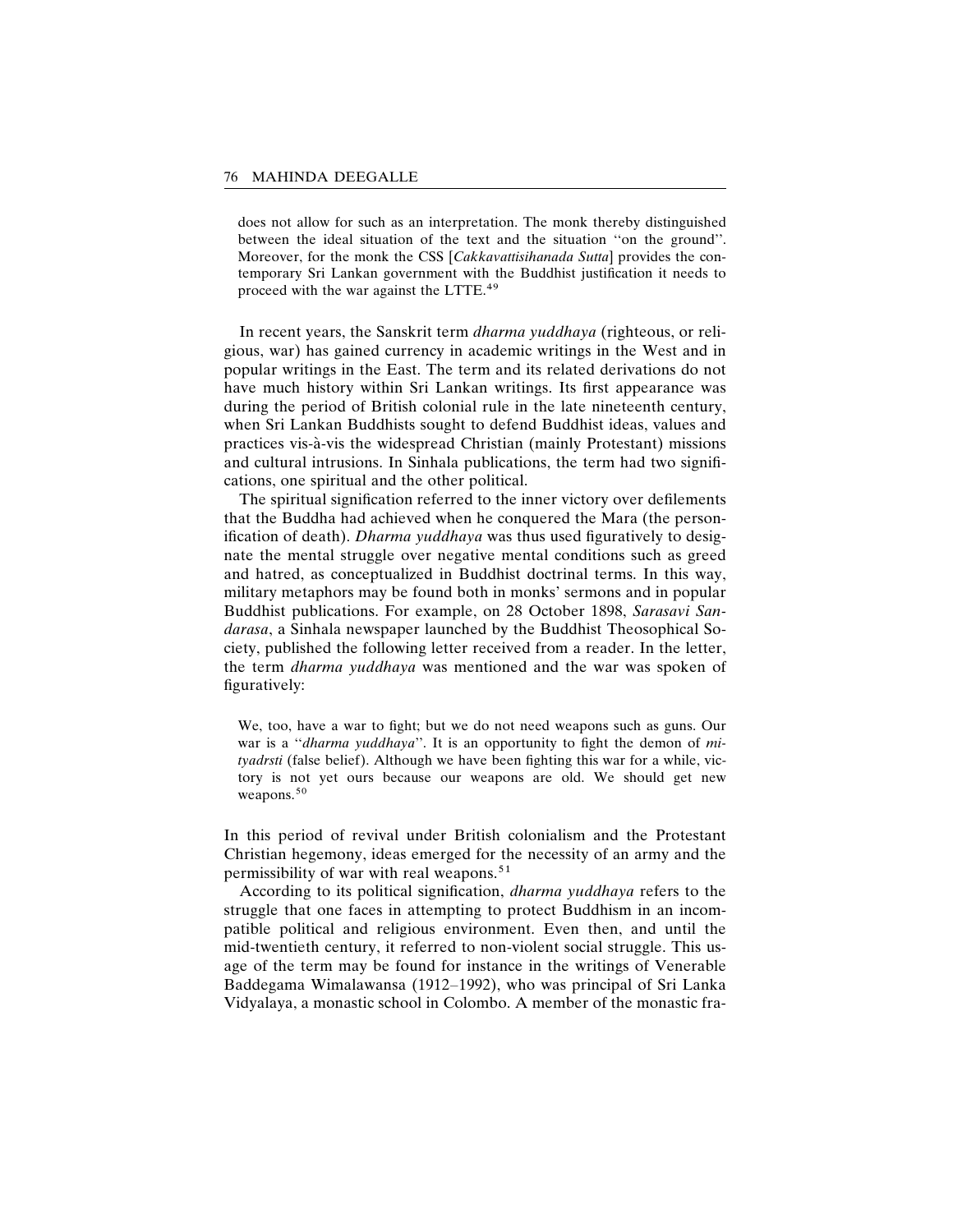ternity of Ramannanikaya, he was a monk of both nationalist and leftist political leanings. In the early 1950s Wimalawansa published a series of pamphlets under the title Dharma Yuddhaya that exposed the anti-Buddhist and anti-Sinhala activities of the Sri Lankan government and the Christian missionaries.52 The first pamphlet in the series focused on ''The Future of the Buddhist Monk''. It argued that Christian missionaries had undermined the social significance of the Buddhist monk in Sri Lankan society. The second pamphlet was on ''The Government and the Power of the Missionaries''. The third one focused on ''Buddhism Today''. The seventh of the Dharma Yuddhaya series was on ''The Activities of the Christian Clergy'', who had immense power and influence over education and health services.<sup>53</sup>

In a similar vein, writing to a Sinhala publication, Bauddha Lokaya (Buddhist World), in 1951, the Pali scholar G. P. Malalasekera (1899– 1973) used military metaphors to encourage people to get involved in social welfare activities:

We should gather the weapons of *maitri* [loving-kindness], *karuna* [compassion] and santi [peace] and prepare for a dharma yuddhaya [righteous war]. We have to prepare for a religious fight, a long fight. This is not a revolution but an attempt to protect our ancestral religion – Buddhism. Thus, this is a dharma yuddhaya. This is not a war fought with the aid of weapons. We are fighting for the truth and the dharma. We have to start with loving-kindness and compassion. We have to fight to the end.<sup>54</sup>

In this quotation, it is clear that the term *dharma yuddhaya* is used in the sense of spiritual renewal rather than a war against another group or religion. Significantly, in the *English–Sinhalese Dictionary* that Malalasekera compiled and published in 1948 – a dictionary widely used today by students of English in Sri Lanka – the English term ''holy war'' is translated specifically with the term agama udesa karana yuddhaya, a war fought for the defence of religion. Dharma yuddhaya is not used in this context.55 It might be noted that the dictionary contains no entries for "just" or "righteous" (Sin. dharmistha) war.

However, in Bartholomeusz's discussion of just war ideology in Sri Lanka, she attempts to show that there was a drastic shift in meaning from one sense of dharma yuddhaya to another:

Significantly, the Sinhala writer's 1898 spelling of ''war'', transliterated as yudhaya [without the initial "d"], contains a Sinhala letter that is not used in contemporary spellings of the Sinhala term. The shift in spelling coincides with a shift in its expression: prior to the 1980s, when the literary spelling was commonplace, dharma yuddhaya most frequently referred to figurative war. In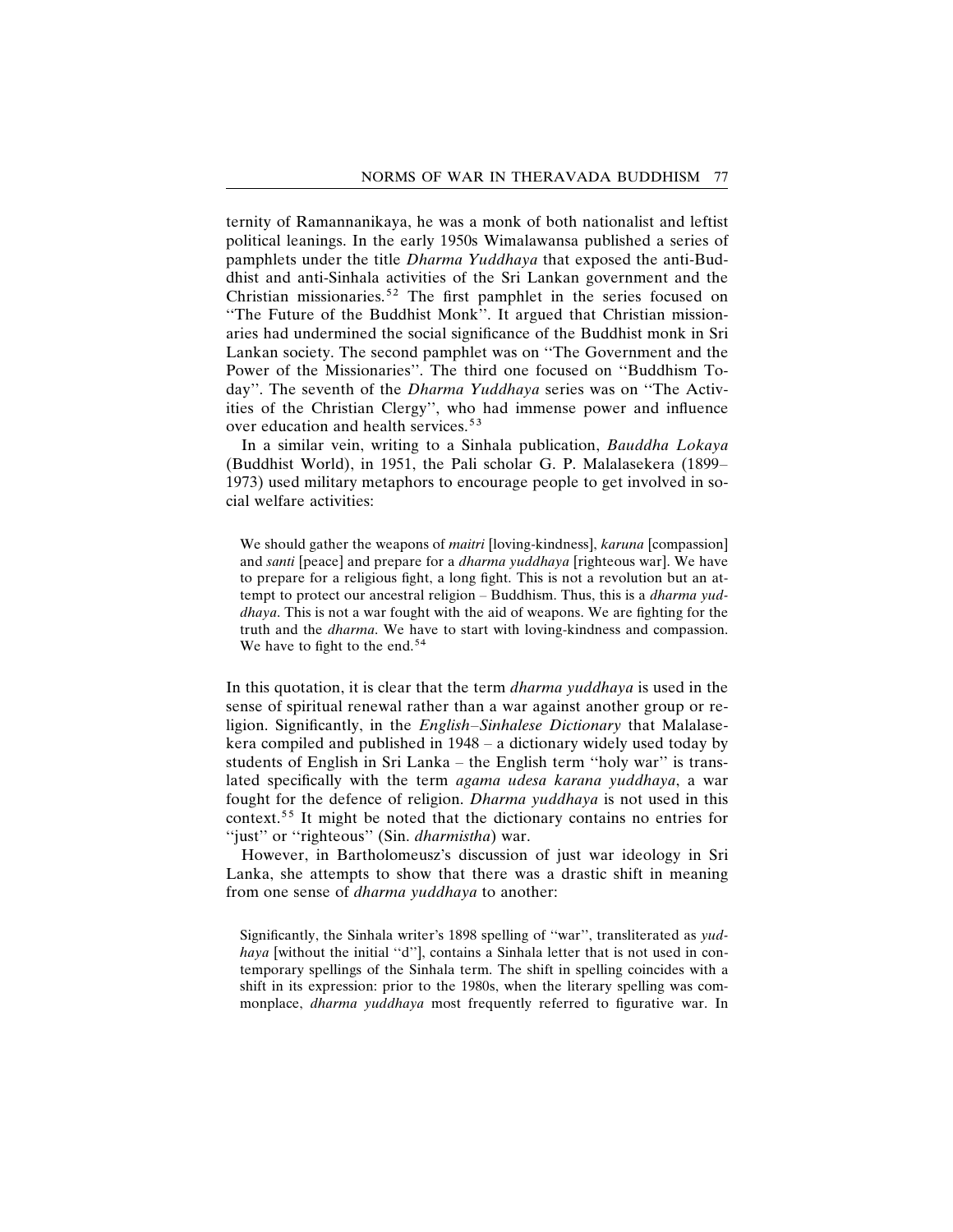other words, the literary spelling betrays the abstract referents of war, its mental and social dimensions in the Buddhist context. The vernacular spelling, yud $dhaya$ , on the other hand, reinforces the concrete realities of military conflict.<sup>56</sup>

A close examination of the dictionary shows that Bartholomeusz had misread the Sinhala characters, since Malalasekera had accurately spelled the term in question. Her argument of a shift in meaning on the basis of a missing letter – "d" – is quite weak and stands in need of further investigation.

For Malalasekera, in the Buddhist case, spiritual renewal through the development of sublime qualities was essential and crucial to raise the profile of the Buddhists at the time. He used militaristic metaphors for that purpose; for him, non-violent engagement with Buddhism was essential for the Buddhist renewal in a colonial context.

In the political writings of Buddhist monks produced after the independence of Sri Lanka in 1948, one can detect quite frequent use of the term dharma yuddhaya and one can attribute violent dimensions to its usage as opposed to the spiritual and moral meanings that it contained earlier. A 1978 publication attempts to define dharma yuddhaya by outlining its spiritual dimensions: "Any battle that protects the truth is *dharma yuddhaya*. Fighting for a fair and just society is *dharma yuddhaya*."<sup>57</sup> In the Buddha Jayanthi year in 1956, Bauddha Peramuna (Buddhist Front) published an article in Sinhala entitled ''Dharma Yuddhaya''. It used the term dharma yuddhaya quite frequently, as follows: ''Since he [the prime minister] has not obeyed the monks' pleas [not to hold elections in the Buddha Jayanthi year], they [the monks] are launching a dharma yuddhaya''; ''To save this dharmistha [righteous] land we have to launch a dharma yuddhaya. Its leaders are Buddhists monks.'' The fact that the notion of defensive war gradually emerged in their writings is demonstrated in the following statement by a Buddhist monk on 27 April 1957: ''Buddhism has always been a tolerant religion . . . Although tolerance is advocated, at this time of emergency when it is attacked in various ways, Buddhists cannot be tolerant; . . . Buddhists have to fight to save their lives."<sup>58</sup>

Likewise, by 1961, the use of force in defence of dharma came to be justified. An article published in Bauddha Peramuna on 11 March 1961 claims that, ''[a]ccording to Buddhist principles, believers should always practice maitri [loving-kindness]; however, in order to protect the religion we have to peacefully fight our enemies. When Buddhism is threatened, we cannot merely practice *maitri*."<sup>59</sup> Finally, towards the middle of the 1980s, the notion of justified war emerged in the context of terrorism and the protracted civil war in Sri Lanka. Writing on ''Terrorism and War'', a Sri Lankan layman named D. G. Kulatunga comments: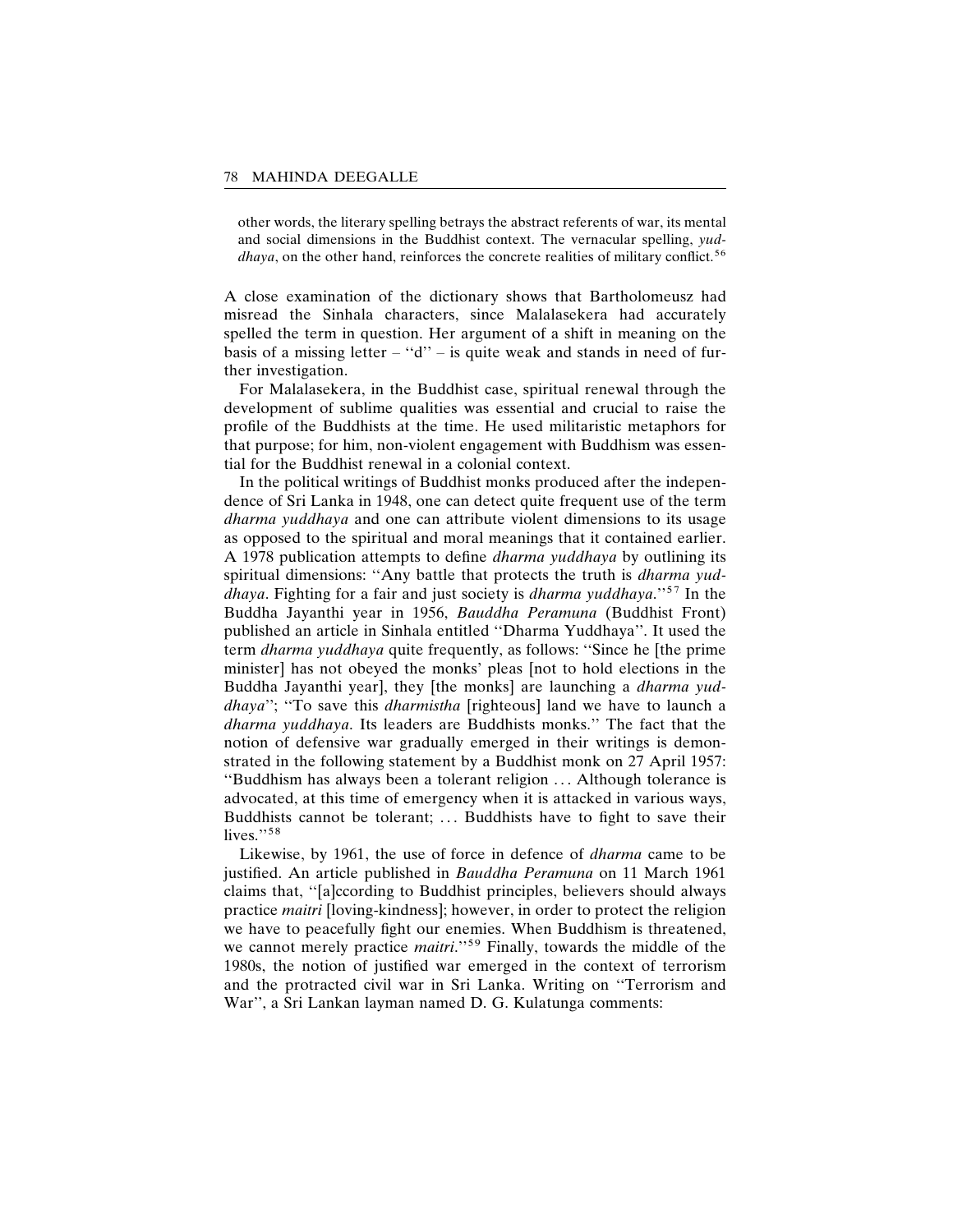Buddhism and war are a contradiction in terms. Like oil and water they do not mix ... No Government, however *dharmistha* [righteous] it may be, can afford to remain static and insensitive to an uprising against the State and cease to use fire-arms in highly explosive situations threatening the security of a country. It is the bounden duty of the State to protect at any cost the life and property of its citizens.60

This is a justification of the state-led use of the armed forces to bring peace in a war context. It allows defensive war when the state acts in the interest of the well-being of the majority of its citizens.

Most recently, at a conference in 2002, Athureliye Rathana, now the parliamentary leader of Jathika Hela Urumaya,<sup>61</sup> the political party of Buddhist monks, pointed to the potential inefficacy of some Buddhist doctrines, such as loving-kindness, for resolving war and other contemporary political problems. In presenting his paper ''A Buddhist Analysis of 'The Ethnic Conflict' '', Rathana stated: ''There are two central concepts of Buddhism: compassion and wisdom. If compassion was [sic] a necessary and sufficient condition, then the Buddha would not have elaborated on wisdom or prajna. Hitler could not have been overcome by maitriya [loving-kindness] alone.''62

Examining the notion of just war proposed by monks such as Rathana and closely examining Sinhala publications of the twentieth century, Tessa J. Bartholemeuz conclusively remarks:

Sinhala Buddhism is ambivalent about war, depending on the context (and depending on the Buddhist), the Buddhist tradition of Sri Lanka condemns, with as much frequency as it justifies, war and its violent legacies in defense of the *dharma* or the island.<sup>63</sup>

### The agonies of the Sri Lankan ethnic war

There are two major parties to the current conflict in Sri Lanka: the LTTE militants and the armed forces of the Sri Lankan government. Both parties give justifying reasons for their engagement in the war. The LTTE presents its militancy as a ''just'' or ''righteous'' war against the oppression of the minority Tamil community by the Sinhala majority government. The government of Sri Lanka, drawn from all ethnic and religious groups, contains a Sinhala majority. The Sinhala majority controls the legislative and executive power of the state. For the best part of the last two decades, and even though some areas of the north and east of Sri Lanka have been under rebel control, public services such as education, health, transportation and the postal service have been provided by the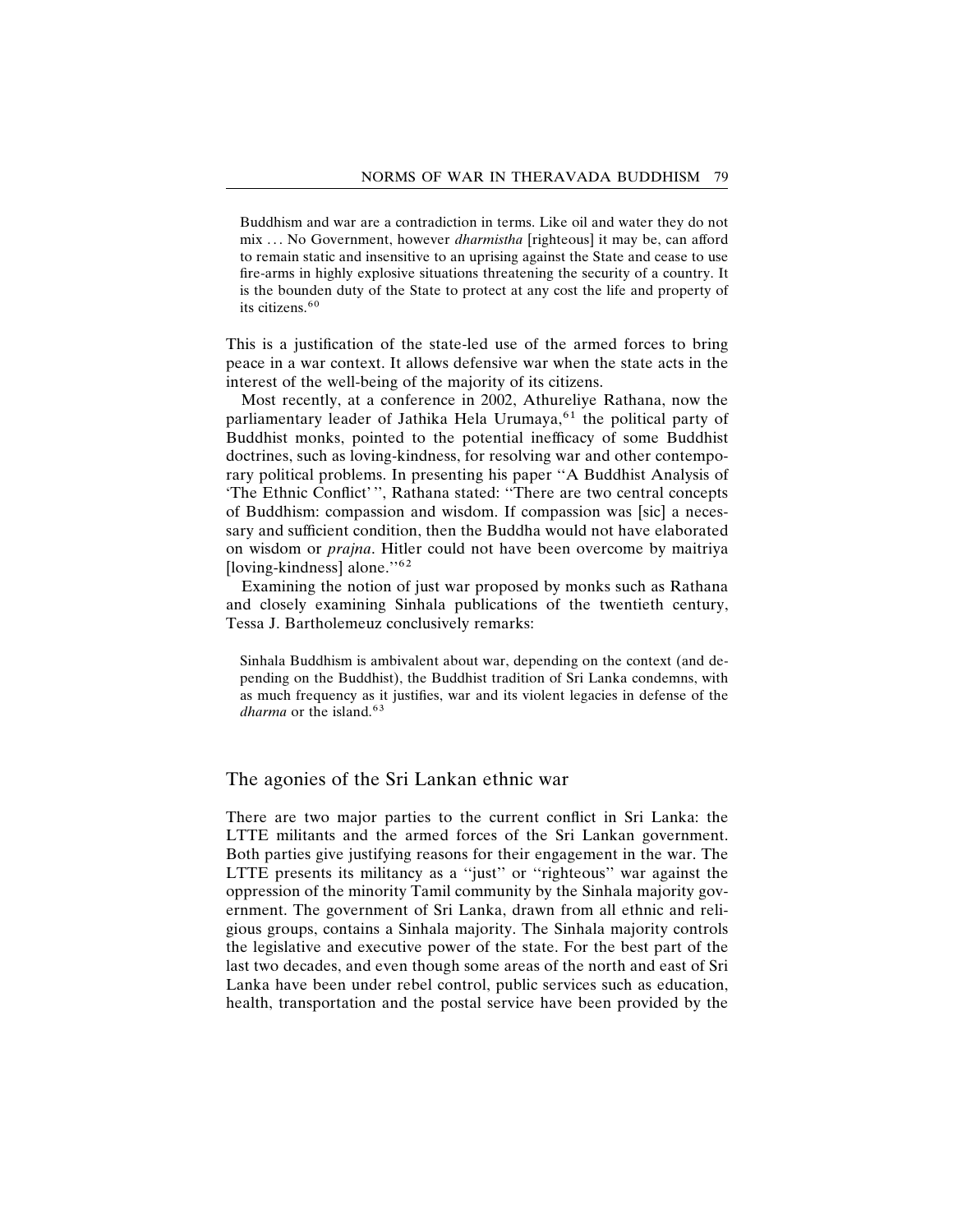central government in Colombo. Owing to the growing unrest and despondency, there is a Tamil claim that a separate state is the solution to the problem and that it can be achieved through armed struggle. This provides the ammunition for the Tamil terrorism and war that has resulted the death of nearly 70,000 people over the last two decades alone.64

War is a costly business. Disregarding the casualties from the Sri Lankan Air Force and Navy, the Sri Lankan Army alone lost 10,688 soldiers from 1983 to June 1999 in the Sri Lankan government's confrontation with the LTTE.<sup>65</sup> In addition, in the context of the protracted civil war and as a result of the revolts by the Janatha Vimukthi Peramuna in the late 1980s, a culture of disappearing people has emerged. A recent publication, An Exceptional Collapse of the Rule of Law, has collected some of the narratives of the disappeared victims in the period  $1987-1991$ .<sup>66</sup> The damage the war has done to human lives on both sides is immense and cannot be measured. For over two decades, since July 1983, Sri Lanka has experienced the agonies of a protracted war. The military expenditure of the Sri Lankan government is nearly Rs 100 billion although it was reduced to 4.0 per cent of GDP when the ceasefire agreement was signed in 2002.<sup>67</sup> The escalation of war again in November 2005 threatens to further increase the unbearable military expenditure. The cost of war for the Sri Lankan government is immense; in the ground attack on the Katunayake International Airport in July 2001, the LTTE destroyed 12 aircraft (half of the Sri Lankan Airlines fleet) and killed 21 people. Sri Lankan Airlines alone lost US\$350 million.<sup>68</sup>

With the air strikes by the LTTE in March and April 2007, the war in Sri Lanka gained new momentum. For the first time, the Tamil Eelam Air Force (TAF) of the LTTE launched an air strike on the air base of the Sri Lankan Air Force (SLAF) at Katunayake International Airport on 26 March 2007, killing three Sri Lankan Air Force personnel and injuring another 20 people. This terrorist attack and the air attack capabilities of the LTTE pose serious security threats to Sri Lanka as well as to neighbouring India.69

The war situation and the terrorism of the LTTE have paralysed private businesses in Sri Lanka. The air attack on the Shell company storage facilities at Kerwalapitiya, Colombo, on 29 April 2007 damaged almost all the fire-fighting equipment, costing Rs  $700$  million.<sup>70</sup>

Apart from the damage to the resources of the country, there are serious implications for religion. When one considers the importance of religion for all the ethnic and religious groups in Sri Lanka, and that Buddhists comprise nearly 70 per cent of the population, the use of force in a war situation becomes a problematic issue. When one conceptualizes the Buddhist tradition as a religious tradition that advocates pacifism and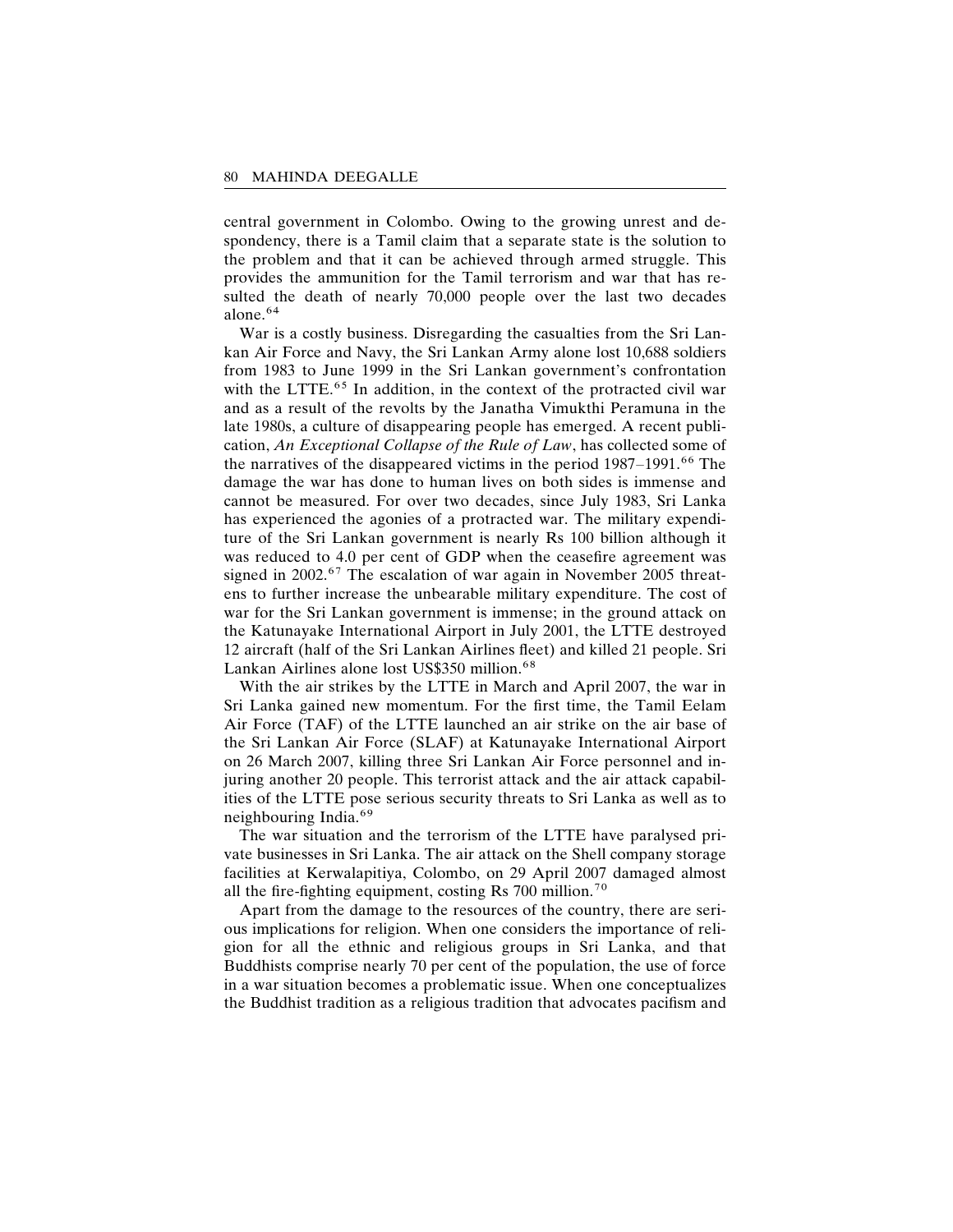the cultivation of ''loving-kindness'' towards all sentient beings, a whole range of relevant questions emerge.

## Contemporary poetic visions of war and peace

Modern Sri Lanka has been embroiled in an ethnic war for over two decades. It is appropriate to end this chapter with a discussion of war and peace. To demonstrate the moral crisis that has arisen in the context of the current war in Sri Lanka, I will analyse a popular Sinhala song (translated below),  $\frac{71}{1}$  which demonstrates that war as a theme has captured the creative imagination of modern artists. The song raises moral dilemmas that have arisen in the context of war and the absence of any visible and immediate solution to the problem. It also presents the challenges that have arisen to the Buddhist approach and the Buddhist way of life.

The Buddhist monk Rambukana Siddhartha composed the song ''Bana Kiyana Ratak'' (''A Country Where Buddhist Sermons are Preached'') for the audio CD Nasena Gi Rasa.<sup>72</sup> The famous Sri Lankan vocalist Edward Jayakody sings the song accompanied by H. M. Jayawardhana.

A country where Buddhism is preached! A country where Buddhist preaching is listened to! How did it become a battlefield? A path that can resolve it A world full of blossoming flowers When do we see it again? A heart bent on accumulating merit A hand that never committed misconduct How did go to the battlefield? An attempt to find out the reason There is no sign of such an attempt Thus became a battlefield. A path to peace Flower to battlefield There is no one to take an initiative An eye to see it A path to heal hearts Nothing remains; the entire country is cheated.

This Sinhala song demonstrates that recent literary and artistic works in the Sinhala language have attempted to capture the frustrations and dilemmas that prevail in a predominantly Buddhist society. The ongoing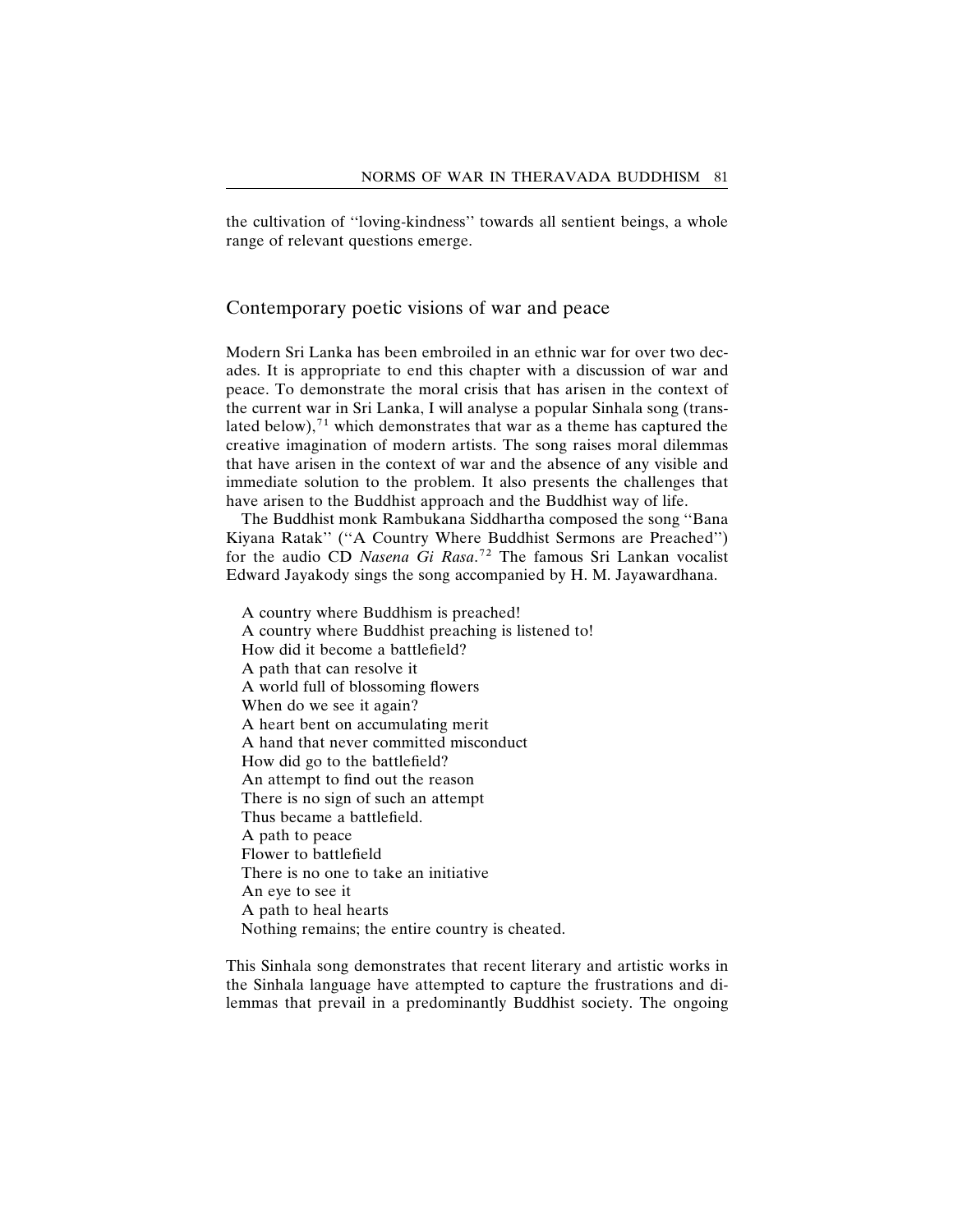ethnic conflict has challenged the very existence and future survival of Buddhism in Sri Lanka.

Both in theory and in practice, war is incompatible with Buddhist teachings and the Buddhist way of life. The war situation in Sri Lanka endangers the peaceful existence of Buddhist communities and institutions, and since war is an extreme form of the expression of violence it needs an urgent and peaceful solution. The manifestations of war and conflicts have raised many questions and challenge the way the fundamental Buddhist teachings and practices are communicated in Buddhist society. This popular Sinhala song illustrates well the concerns of war and the growing public eagerness to seek peace.

In contemporary teachings and practices there is a range of views on war and violence, in particular with regard to the current protracted conflict with the LTTE. There are debates and arguments within Buddhist communities on the approaches that should be adopted. Since 2005, the permissibility of using armed force against the LTTE has received much public support. Some recognized politically motivated Buddhist groups, such as the Jathika Hela Urumaya, have made statements in support of the use of force to deal with the insurgents. On 26 April 2006, in the context of the attempted attack by a female LTTE suicide bomber on the Army Commander in Colombo, the Jathika Hela Urumaya (JHU) urged the government to place Sri Lanka on a war footing and to withdraw from the ceasefire agreement signed in 2002.73 The leader of the JHU, Venerable Ellawala Medhananda, stated that patience and flexibility had proved to be a costly mistake and a new strategy should be put into effect. He urged the government to respond strongly to the LTTE violence.

There have been many accusations of human rights violations in Sri Lanka. For example, in 2005 the UN Human Rights Committee Decisions on Communications from Sri Lanka documented six well-known cases.<sup>74</sup> Another publication, An Exceptional Collapse of the Rule of Law: Told Through Stories by Families of the Disappeared in Sri Lanka, brings together 19 stories from surviving family members of disappeared victims during 1987–1991.<sup>75</sup> These violent incidents and episodes in Sri Lanka cannot be justified at all in light of the basic Buddhist principles.

In the past, Buddhist scholarship has been very keen to demonstrate the recognition of human rights and humanitarian laws by both the Sri Lanka government and Buddhist leaders and by Buddhist teachings. In 1991, L. P. N. Perera, a former professor at Sri Jayawardenepura University, published a very useful book entitled Buddhism and Human Rights: A Buddhist Commentary on the Universal Declaration of Human Rights, which attempts to interpret all the articles of the Universal Declaration of Human Rights from a Buddhist angle.<sup>76</sup> This demonstrates an eagerness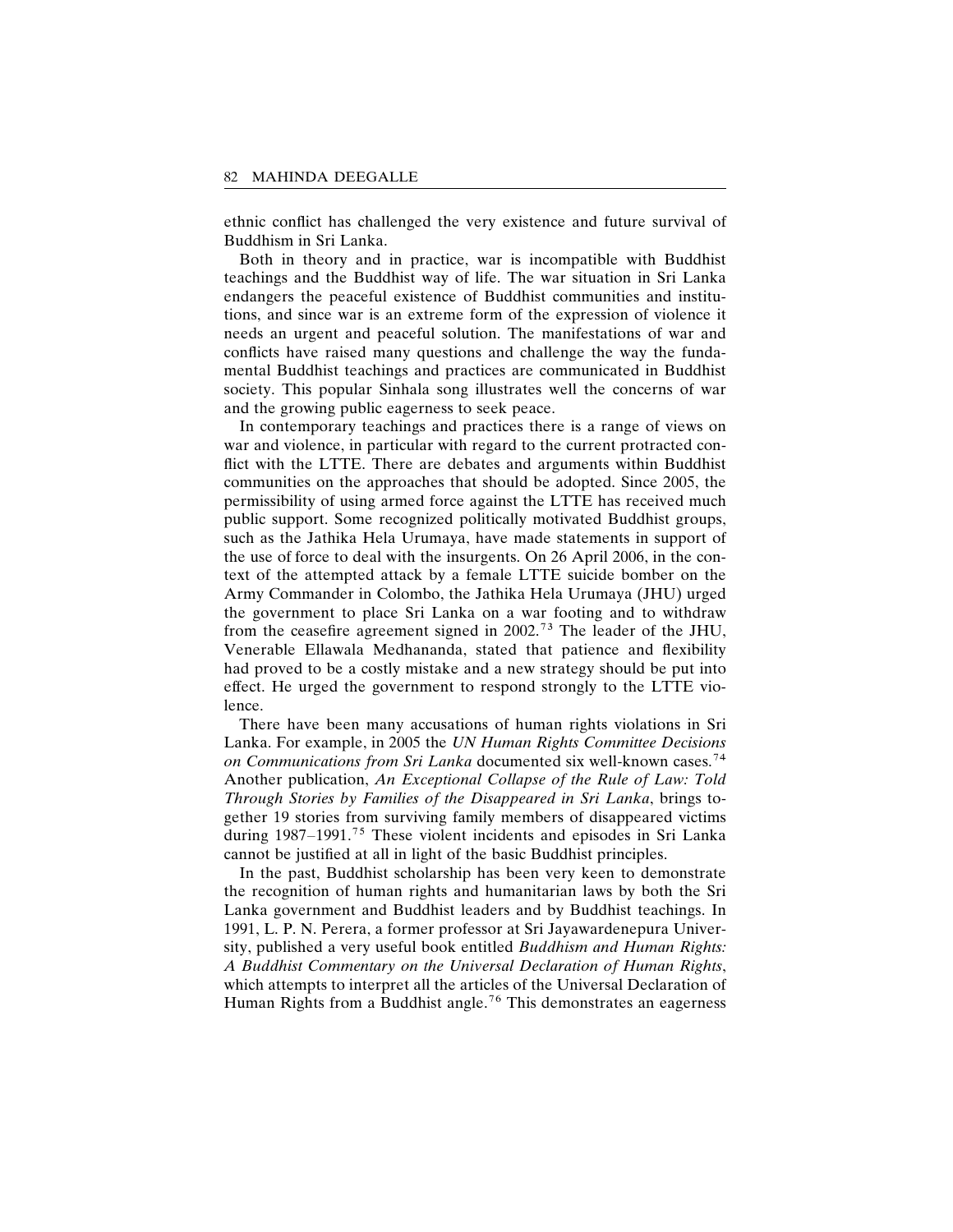to show the compatibility of Buddhist teachings with humanitarian and secular concerns raised in international contexts.

In today's world, it is common to resort to the use of force to settle territorial disputes. In many developing countries, one can witness groups asserting their rights to secure recognition for their ethnic, religious or national identities. Based on various rationalizations, threats to global peace are emerging rapidly. Particularly in developing countries, threats to peace are hindering the goals and strategies of development and thus denying the essential goods for life to a majority of the population. Those countries also have to bear an expensive war budget instead of developing the infrastructure of their societies. Countries such as Sri Lanka face a realistic choice: is war a viable option and can the state resolve existing conflicts by the use of force?

#### Notes

- 1. Here I am reminded of the terrorist attack by the Liberation Tigers of Tamil Eelam (LTTE) on Katunayake International Airport near Colombo on 24 July 2001. The 14 members of the LTTE Black Tiger suicide squad destroyed eight military aircraft on the tarmac and damaged another five K-8s and one MiG-27. They also destroyed two civilian aircraft (Airbus A340 and A330) and damaged two A320s and one A330. They were able to damage a significant portion of the Sri Lankan Airlines fleet of 12 aircraft. The airport was closed for 14 hours and flights were diverted to India. The cost of replacing the military aircraft was estimated at US\$350 million, half of Sri Lanka's military budget. The terrorist attack caused a slowdown in the economy of Sri Lanka of about 2.5 per cent. On 26 March 2007, for the first time, using a light aircraft the LTTE launched an air strike on the Sri Lankan Air Force base adjoining Colombo's international airport.
- 2. Anthony Reid has said that people have high expectations of Buddhism when it comes to issues of violence such as suicide bombing. He expressed his opinion when presenting a response paper entitled ''Religion, the State and Violence: Is Buddhism Different?'' at the International Workshop on ''Buddhism and the Crises of Nation-States in Asia'' held at the National University of Singapore, 19–20 June 2008.
- 3. Narada Thera, The Dhammapada. Kuala Lumpur: Buddhist Missionary Society, 1978, verse 202.
- 4. K. N. Jayatilleke, Buddhism and Peace. Kandy: Buddhist Publication Society, 1983, p. 2.
- 5. D. Andersen and H. Smith (eds), Sutta-nipata. Oxford: Pali Text Society, 1990, p. 164.
- 6. Jayatilleke, Buddhism and Peace.
- 7. The Korean Buddhist Research Institute (ed.), The History and Culture of Buddhism in Korea. Seoul: Dongguk University Press, 1993, p. 192.
- 8. Ibid., p. 198. The premises of Dongguk University, Seoul, South Korea, contain a statue of the Son master Seo San. The bottom panel illustrates the master and his disciples with prayer beads as well as soldiers with weaponry.
- 9. Ibid., p. 200.
- 10. William M. Bodiford, ''Monastic Militias'', in Robert E. Buswell (ed.) Encyclopedia of Buddhism, vol. 2. New York: Macmillan Reference USA, 2003, pp. 560–561, p. 561.
- 11. R. Chalmers (ed.), The Majjhimanikaya, vol. II. London: Pali Text Society, 1898, p. 72.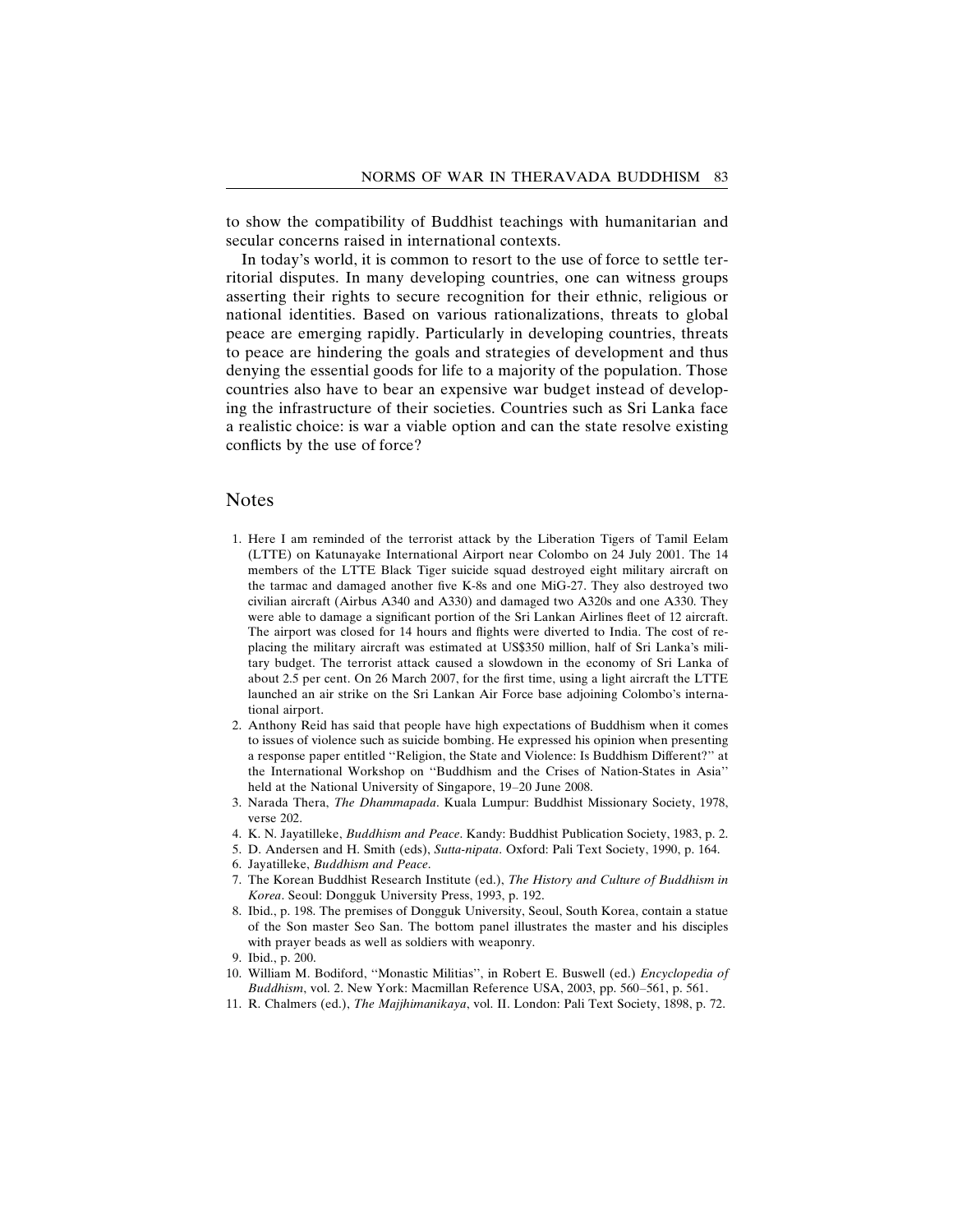- 12. I. B. Horner (trans.), The Collection of the Middle Length Sayings, vol. II. London: Pali Text Society, 1957, p. 265.
- 13. Jayatilleke, Buddhism and Peace, p. 6.
- 14. Helmer Smith (ed.), Suttanipata Commentary, vol. I. London: Pali Text Society, 1916.
- 15. F. L. Woodward (ed.), Udana Commentary. London: Pali Text Society, 1926; M. E. Lilley (ed.), Apadana. London: Pali Text Society, 1925.
- 16. See T. W. Rhys Davids and J. E. Carpenter (eds), The Digha Nikaya. London: The Pali Text Society, vol. 2, 1903, pp. 73–75. Quoted in Mahinda Deegalle, ''Buddhist Principles of Democracy: An Exploration of Ethical and Philosophical Foundations?'', Buddhist Studies, 26, 1997: 89–107, pp. 92–93.
- 17. Samyuttanikaya, ed. M. Léon Feer. London: Pali Text Society, 1888, vol. 2, p. 268.
- See R. O. Franke (trans.), Dighanikaya. Gottingen and Leipzig: Vandenhoeck & Ruprecht and J. C. Hinrichs'sche, 1913, pp. 260–272.
- 19. Richard F. Gombrich, Theravada Buddhism: A Social History from Ancient Benares to Modern Colombo. London and New York: Routledge & Kegan Paul, 1988; revised edition, 2006, p. 20.
- 20. Frank E. Reynolds and Charles Hallisey, ''Buddhist Religion, Culture and Civilization'', in Joseph M. Kitagawa and Mark D. Cummings (eds) Buddhism in Asian History. New York: Macmillan, 1989, pp. 8–9.
- 21. Jayatilleke, Buddhism and Peace, p. 5.
- 22. Ibid.
- 23. Samyuttanikaya, vol. 1, p. 116.
- 24. Taisho shinshu Daizokyo. Tokyo: Daizokyo Kankokai, 1924–1935, vol. 50, p. 340b.
- 25. Gunavarman was a prince of Kashmir. He refused the throne, travelled and visited China in 424 CE and made 10 translations. He is said to have started the order of Buddhist nuns in China.
- 26. Taisho shinshu Daizokyo, vol. 50, p. 340b.
- 27. Ibid.
- 28. See Mahanama Thera, Mahavamsa or The Great Chronicle of Ceylon, translated by Wilhelm Geiger. Colombo: Ceylon Government Information Department, 1950, p. 263; available at  $\langle$ http://lakdiva.org/mahavamsa/ $\rangle$  (accessed 9 October 2008).
- 29. Ibid., pp. 260–261.
- 30. Hermann Oldenberg (ed.), The Dipavamsa: An Ancient Buddhist Historical Record. New Delhi: Asian Educational Services, 1982, p. 219.
- 31. The Five Precepts that govern daily Buddhist life are: abstention from destroying life, from theft, from misuse of sex, from lying and from the use of intoxicating drinks.
- 32. These are the Eight Precepts that Buddhists observe on full moon days: abstinence from killing any living being, from taking what is not given, from the misuse of one's senses, from lying, from consuming intoxicating drinks, from taking meals at inappropriate times, from dancing, singing, playing instrumental music or watching comics, and from using comfortable bedding and seating.
- 33. D. B. Jayatilaka and V. de Silva, ''Dawn of a Great Day'', The Buddhist, 10(1), May 1939, p. 1.
- 34. V. Fausbooll (ed.), Jataka with Commentary, vol. 6. London: Pali Text Society, 1877– 1896.
- 35. E. M. G. Edirisinghe, ''Suicide in Sri Lanka: Incidence and Remedy'', The Island (Saturday Magazine), 15 August 1998; Tessa J. Bartholomeusz, In Defense of Dharma: Just-War Ideology in Buddhist Sri Lanka. London: RoutledgeCurzon, 2002, p. 120.
- 36. ''Indriya Sutta'', Samyuttanikaya, vol. 4, p. 365.
- 37. V. Trenckner (ed.), The Majjhimanikaya. London: Pali Text Society, 1888, p. 392f.
- 38. Bhikkhu Nanamoli and Bhikkhu Bodhi (trans.), The Middle Length Discourses of the Buddha. Kandy: Buddhist Publication Society, 1995, p. 499.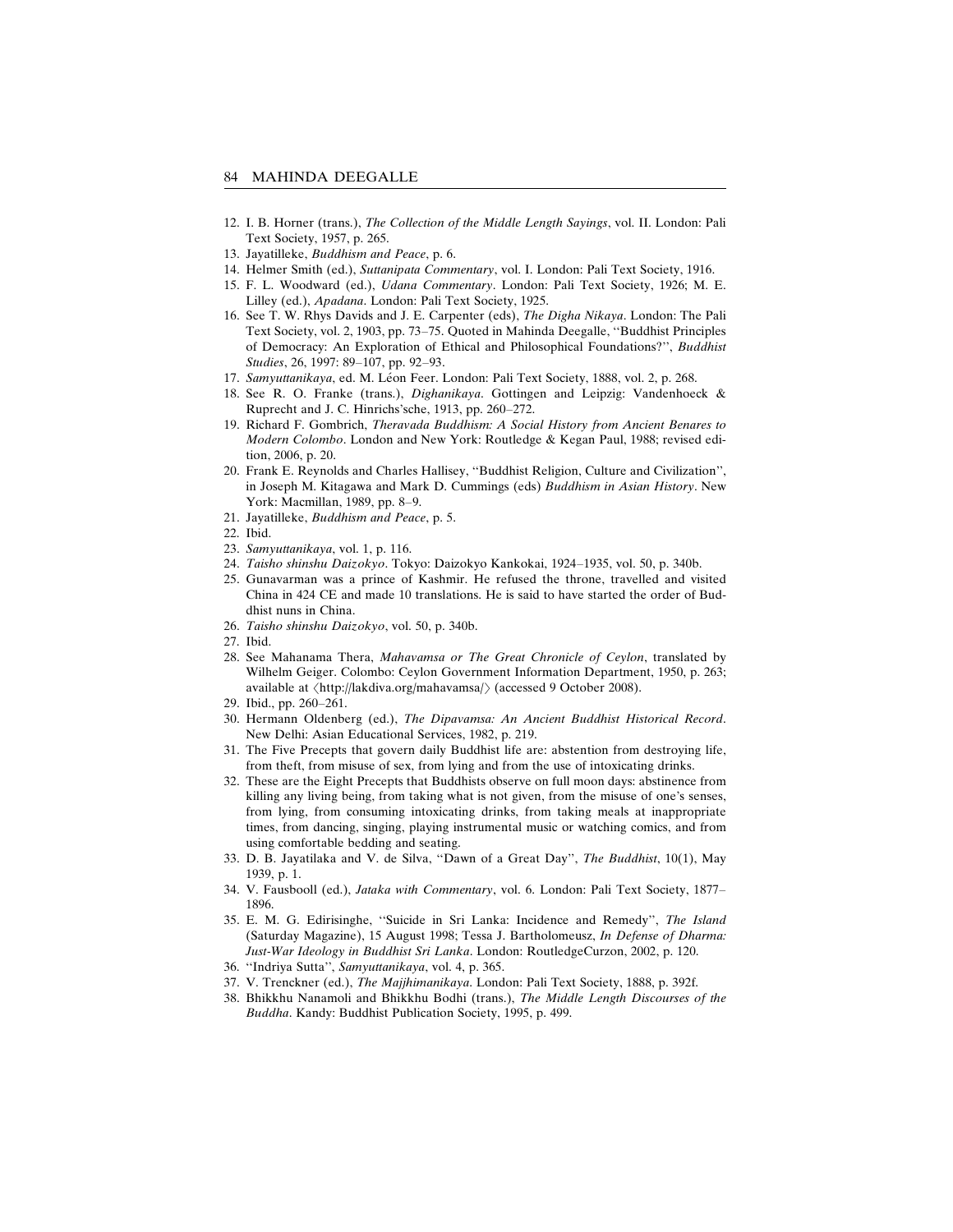- 39. See chapter 25 of Mahanama Thera's Mahavamsa (pp. 170–178) for this controversial episode. For the justifications of war within the Theravada Buddhist tradition, see Mahinda Deegalle, ''Is Violence Justified in Theravada?'', Current Dialogue, 39, 2002:  $8 - 17$ .
- 40. Bartholomeusz, In Defense of Dharma, p. 53.
- 41. Steven Kemper, The Presence of the Past: Chronicles, Politics, and Culture in Sinhala Life. Ithaca, NY: Cornell University Press, 1991, p. 1.
- 42. Mahanama Thera, Mahavamsa.
- 43. Ibid.
- 44. Ibid.
- 45. Lambert Schmithausen, ''Aspects of the Buddhist Attitude towards War'', in Jan E. M. Houben and Karel R. van Kooij (eds) Violence Defined: Violence, Non-violence and the Rationalization of Violence in South Asian Cultural History. Leiden: E. J. Brill, 1999, pp. 57–58. Schmithausen has pointed out that it is possible that this adjustment of precepts for violence could have been influenced by certain Mahayana ideas developing two centuries earlier where the contravention of the precepts, including the killing of living beings, is allowed in certain exceptional circumstances.
- 46. Ananda Wickremeratne, Buddhism and Ethnicity in Sri Lanka: A Historical Analysis. Delhi: Vikas Publishing House, 1995, p. 294.
- 47. P. D. Premasiri, "A 'Righteous War' in Buddhism", in Mahinda Deegalle (ed.) Buddhism, Conflict and Violence in Modern Sri Lanka. London and New York: Routledge, 2006, pp. 78–85, p. 84.
- 48. The LTTE is a separatist movement that has waged civil war since the late 1970s for an independent state for Tamils in Sri Lanka. Details of the LTTE can be found in two recent works by M. R. Narayan Swamy: Inside an Elusive Mind: The First Profile of the World's Most Ruthless Guerrilla Leader. Colombo: Vijitha Yapa Publications, 2004; Tigers of Lanka: From Boys to Guerrillas. Colombo: Vijitha Yapa Publications, 2006.
- 49. Bartholomeusz, In Defense of Dharma, p. 40.
- 50. Quoted in Bartholomeusz, In Defense of Dharma, p. 70.
- 51. Ibid., p. 71.
- 52. The Dharma Yuddhaya pamphlets were printed at Sigiri Press in Colombo from 1953 to 1956.
- 53. K. N. O. Dharmadasa, ''Buddhism and Politics in Modern Sri Lanka'', in Maduluvave Sobhita et al. (eds) Bhiksuva saha Lanka samajaya [Buddhist monk and Sri Lankan society]. Colombo: Paravahara Sri Pannananda Nahimi Upahara Kamituva, 1997, pp. 259–260.
- 54. Quoted in Bartholomeusz, In Defense of Dharma, p. 76.
- 55. G. P. Malalasekera, English Sinhalese Dictionary. Colombo: M. D. Gunasena, 1978, p. 437.
- 56. Bartholomeusz, In Defense of Dharma, p. 71.
- 57. Quoted in Bartholomeusz, In Defense of Dharma, p. 83.
- 58. Ibid., p. 77.
- 59. Ibid., p. 82.
- 60. Ibid., p. 98.
- 61. For a detailed study of the political circumstances that led to the birth of the Buddhist monks' political party, Jathika Hela Urumaya, see Mahinda Deegalle, ''JHU Politics for Peace and a Righteous State'', in Mahinda Deegalle (ed.) Buddhism, Conflict and Violence in Modern Sri Lanka. London and New York: Routledge, 2006, pp. 233–254.
- 62. Athureliye Rathana, ''A Buddhist Analysis of 'The Ethnic Conflict' '', paper delivered at the ''Buddhism and Conflict in Sri Lanka'' International Conference, Bath Spa University, 28-30 June; see *Journal of Buddhist Ethics*, 10, 2003, available at  $\langle$ http:// www.buddhistethics.org/10/rathana-sri-lanka-conf.html> (accessed 23 October 2008).